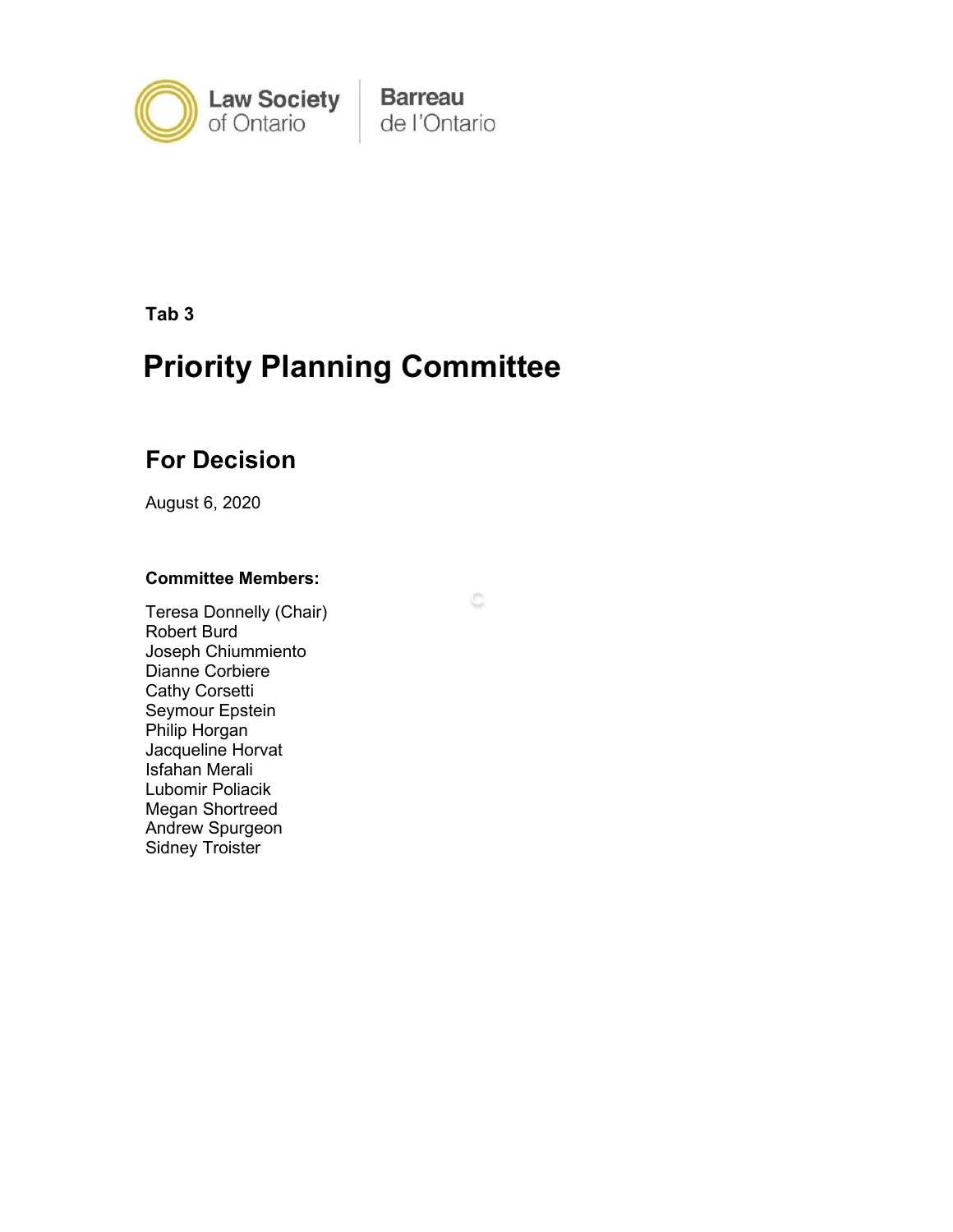# **Table of Contents**

### **For Decision**

| Amendments to By-Law 3 Respecting Inter-Jurisdictional MobilityTab 3.1 |  |
|------------------------------------------------------------------------|--|
|                                                                        |  |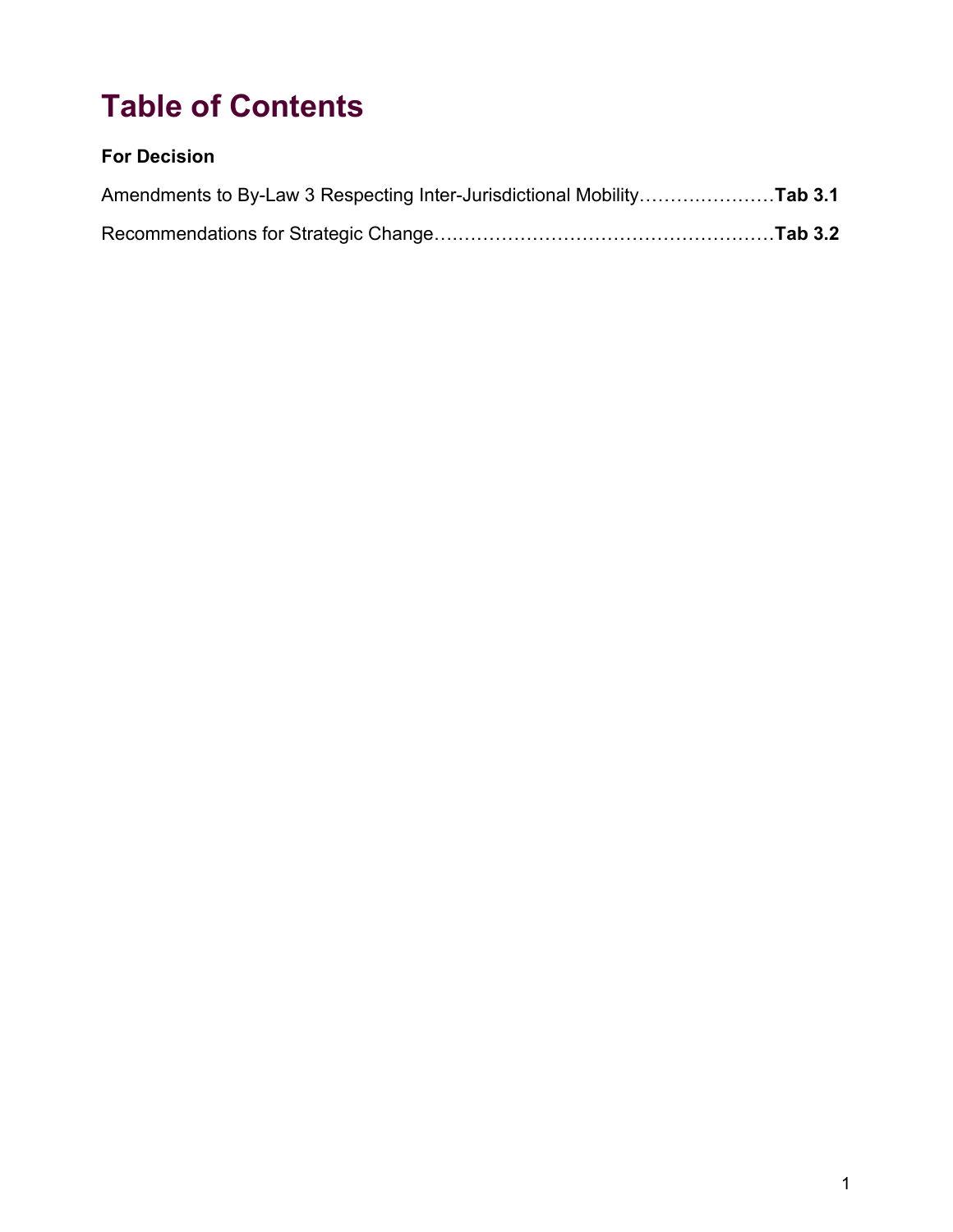

**Barreau** de l'Ontario

**Tab 3.1**

# **Priority Planning Committee Report**

**Amendments to By-Law 3 Respecting Inter-Jurisdictional Mobility**

August 6, 2020

Authored By:

James Varro, Director, Office of the CEO and Corporate Secretary

jvarro@lso.ca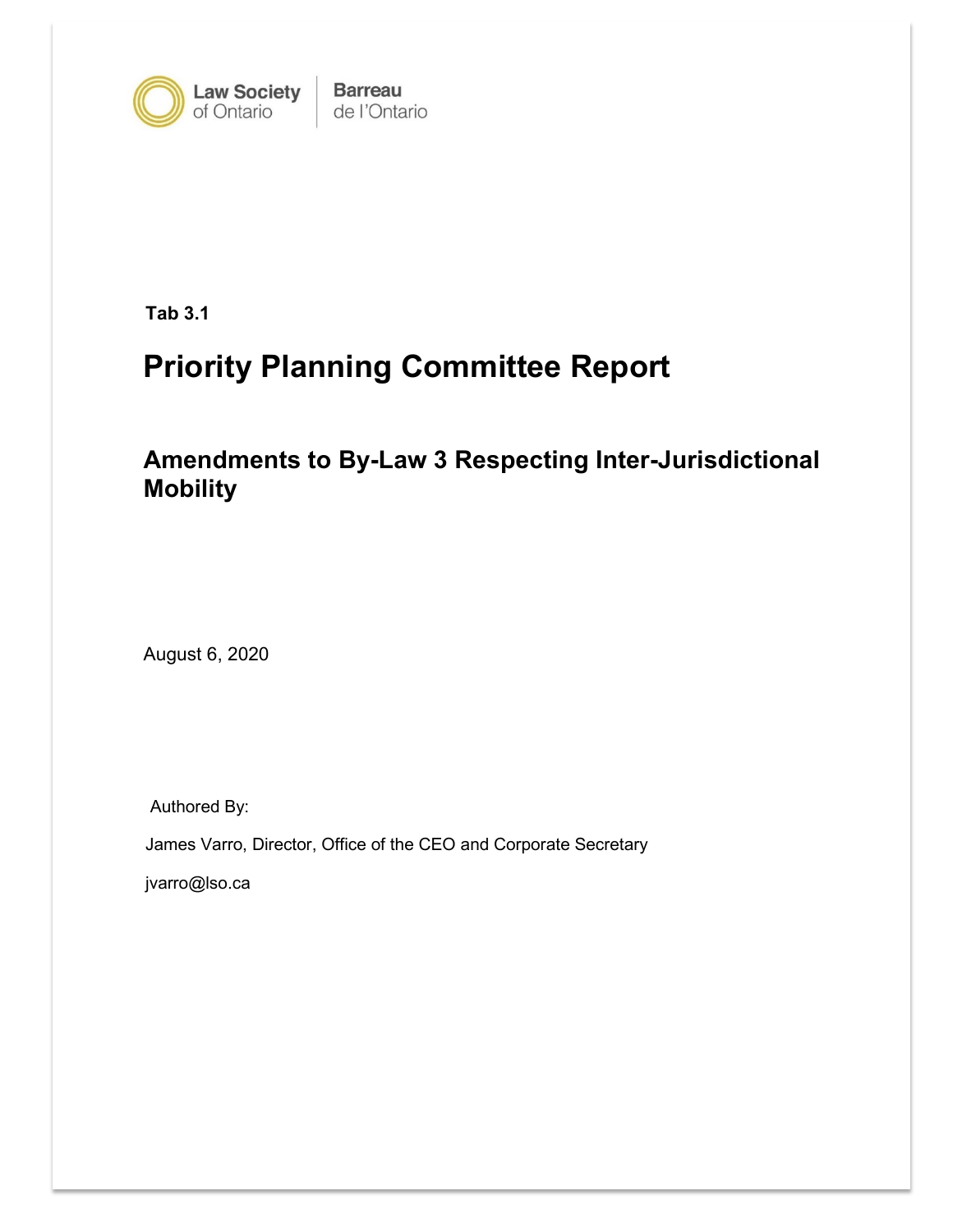

# **Table of Contents**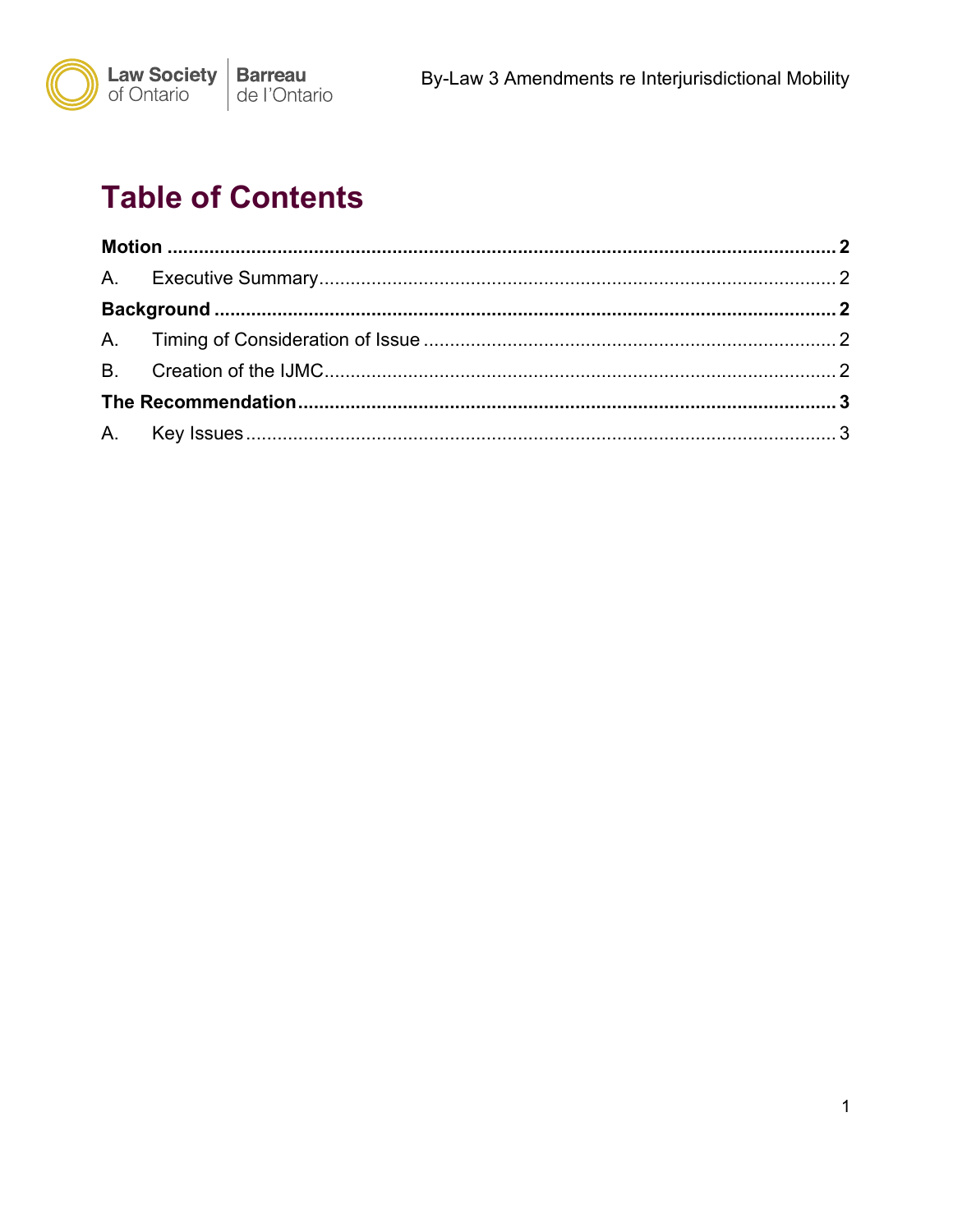

# <span id="page-4-0"></span>**Motion**

**That Convocation on the recommendation of the Priority Planning Committee make amendments to By-Law 3 to revoke the mandate of the Inter-Jurisdictional Mobility Committee (IJMC) and add the function of the IJMC to the mandate of the Professional Development & Competence Committee as set out the motion at Tab 3.1.1.** 

### <span id="page-4-1"></span>**A. Executive Summary**

The IJMC was created in 2001 in response to activity through the Federation of Law Societies of Canada on the national mobility of the legal profession in Canada. While active since its creation for several years (2001 – 2006) and again during the period in which an amended National Mobility Agreement was finalized (2010 – 2014), the IJMC has not met nor reported to Convocation since 2014. Rather than having a separate standing committee for mobility issues given their current infrequency, the Priority Planning Committee believes that a reasonable approach is to end the IJMC, revoke its mandate and amend the mandate of the Professional Development & Competence Committee to include the IJMC's function to the extent that any mobility issues may from time to time arise.

## <span id="page-4-2"></span>**Background**

### <span id="page-4-3"></span>**A. Timing of Consideration of Issue**

Consistent with a focus on efficiency and modernization, changes to the mandates of the two committees identified above are recommended. This change was prompted by the Treasurer's review of committees in the context of upcoming committee appointments. Upon learning that the IJMC had not met for a number of years, the Treasurer requested that a report be prepared to include an assessment of whether the IJMC should continue to exist as a standing committee of Convocation or whether the By-Law that establishes the standing committees should be amended with the mandate of the IJMC being incorporated elsewhere.

### <span id="page-4-4"></span>**B. Creation of the IJMC**

At about the time the Federation of Law Society of Canada's Task Force on Mobility was established in 2001, Convocation approved the establishment of a committee on Inter-Jurisdictional Mobility. The Committee's mandate was approved by Convocation in July 2001 and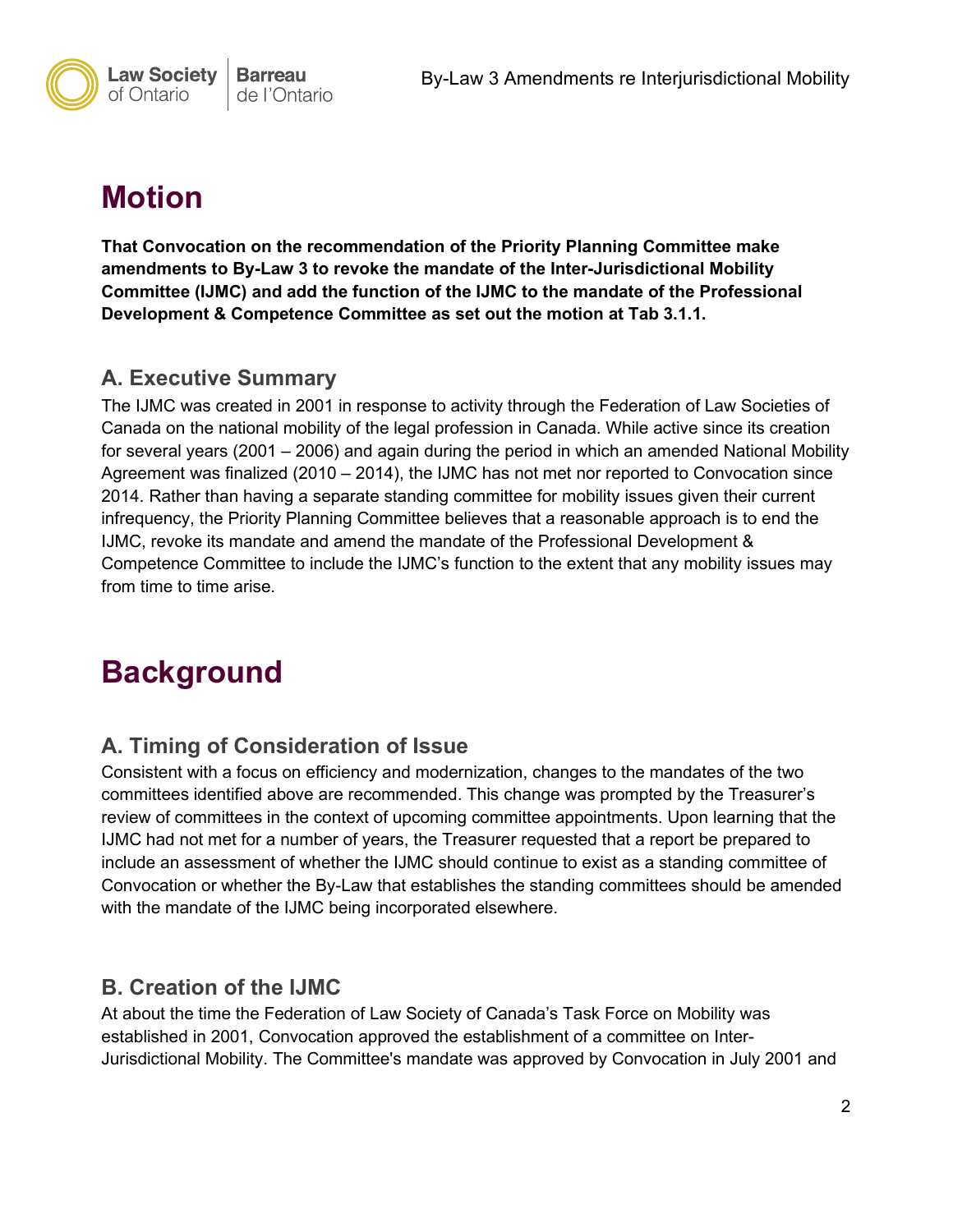

set out at that time in By-law 9*.* The mandate, which is now found in s.124 of By-Law 3, is as follows:

The mandate of the Inter-Jurisdictional Mobility Committee is to develop for Convocation's approval policy options on all matters relating to the inter-jurisdictional mobility of licensees.

The decision to establish the Federation's Task Force grew out of the ongoing policy work that had been undertaken across the country to provide greater flexibility to lawyers who, in the interests of serving their clients, wish to provide legal services outside the province in which they are called to the bar. For the Law Society of Ontario, the IJMC was tasked with considering the numerous policy issues that arose from consideration of both permanent and temporary mobility of lawyers arising from the Federation's work and implementation in Ontario of the National Mobility Agreement of 2002 and related mobility agreements for the northern territories. This work continued steadily for several years up to 2006. The IJMC's work in this period also included the review and implementation of the foreign legal consultants (FLC) regime in Ontario.

The next series of reports to Convocation occurred between 2010 and 2014, largely focussing on the matters relating to Quebec mobility, amendments to the Territorial Mobility Agreemet and work that culminated in the new National Mobility Agreement 2013, which included full mobility between Quebec and the rest of Canada.

The last report of the IJMC to Convocation was in February 2014, when Convocation approved an amended Territorial Mobility Agreement 2013. The last committee-level work appears to have been in 2016, to consider by-law changes related to full implementation of the National Mobility Agreement 2013 once there was approval at the government level in Quebec. This issue remains outstanding and further work on and resolution of the issue at the Law Society will relate to what may occur in Quebec.

## <span id="page-5-0"></span>**The Recommendation**

### <span id="page-5-1"></span>**A. Key Issues**

The IJMC was established at a time when there was a great deal of policy development required around approval of the 2002 National Mobility Agreement, by-law development and ongoing issues related to implementation across the country. Convocation agreed that it was important that there be a group of benchers with knowledge and familiarity with the issues that were evolving and arising over a fairly short period of time and sometimes requiring immediate decisions.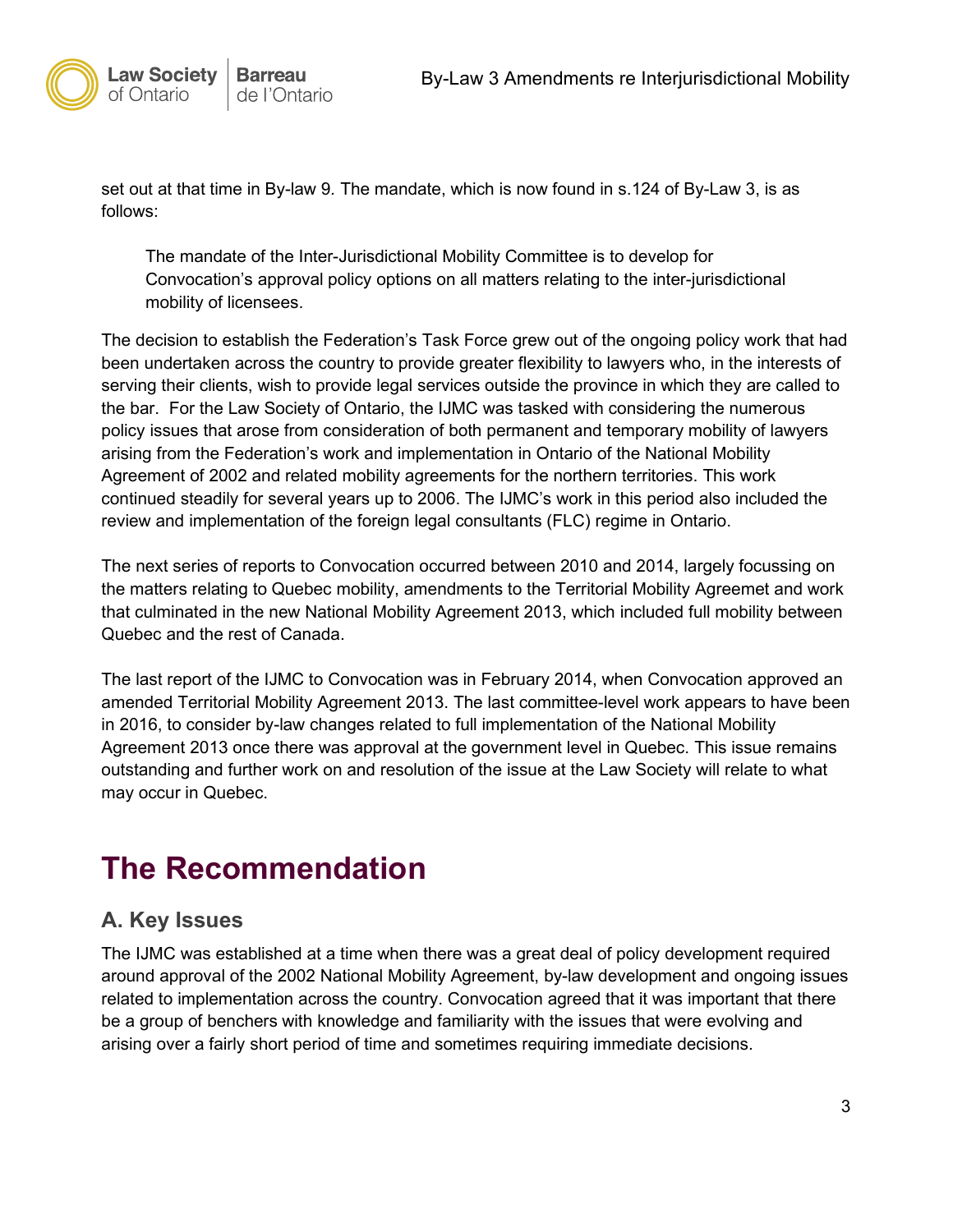

Around the same time there was also significant activity around FLC policy and related international trade developments that engaged the consideration of a specialized group.

However, while there was a role for a specialized mobility committee, mobility issues overlapped with other committees' work, most often the Professional Regulation and Professional Development & Competence Committees. Mobility issues are, more often than not, licensingrelated and therefore within the mandate of the Professional Development & Competence Committee.

At the points of inactivity described above following the early days of mobility, the IJMC was not, in fact, populated by Convocation. In those years, when issues arose that were mobility-related, they most often went to the Professional Development & Competence Committee.

Even before the last policy work in 2016, there were very few, if any issues, for the IJMC.

One issue that remains is the potential passage of By-Law amendments implementing the 2013 agreement on expanded Québec mobility. The Priority Planning Committee believes this could easily be done in the Professional Development & Competence Committee.

As such, as a matter of modernization and efficiency, the Committee recommends that a reasonable approach is to end the IJMC, revoke its mandate and amend the mandate of the Professional Development & Competence Committee to include the IJMC's function.

Amendments to Part VI of By-Law 3 to this effect appear at **Tab 3.1.1.** The amendments:

- remove the name of the IJMC from the list of standing committees in s. 108, paragraph 9
- add the operative language from the IJMC's mandate to the mandate of the Professional Development & Competence Committee in subclause 119(a)(iv); and
- revoke the mandate of the IJMC in s. 124, including the associated heading and marginal note.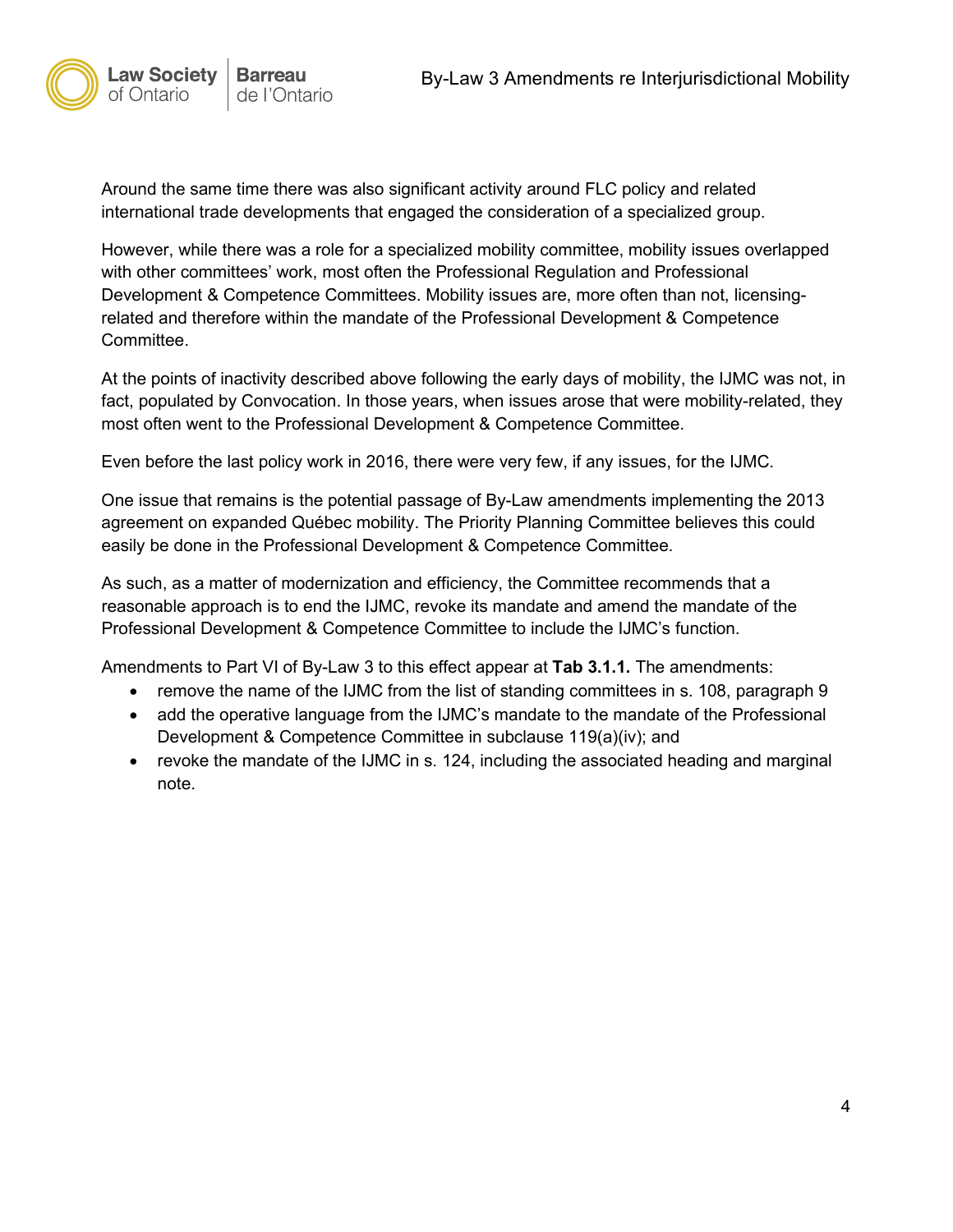#### LAW SOCIETY OF ONTARIO

#### BY-LAWS MADE UNDER SUBSECTIONS 62 (0.1) AND (1) OF THE LAW SOCIETY ACT

#### **BY-LAW 3**

#### [BENCHERS, CONVOCATION AND COMMITTEES]

#### MOTION TO BE MOVED AT THE MEETING OF CONVOCATION ON AUGUST 6, 2020

#### MOVED BY

#### SECONDED BY

THAT By-Law 3 [Benchers, Convocation and Committees], in force immediately before this motion is moved, be amended as follows:

- **1. Paragraph 9 of section 108 of the By-Law is revoked.**
- **2. Clause 119 (a) of the English version of the By-Law is amended by,**
	- **(a) deleting "; and" at the end of subclause (iii) and substituting a comma; and**
	- **(b) adding the following:**
		- (iv) the inter-jurisdictional mobility of licensees; and
- **3. Clause 119 (a) of the French version of the By-Law is amended by,**
	- **(a) striking out "relevant de" before the first colon and substituting "concernant";**
	- **(b) deleting the period at the end of subclause (iii) and substituting a semi-colon; and**
	- **(c) adding the following:**
		- (iv) la mobilité interjuridictionnelle des titulaires de permis ;

**4. The heading immediately preceding section 124 and section 124 (including its marginal note) of the By-Law are revoked.**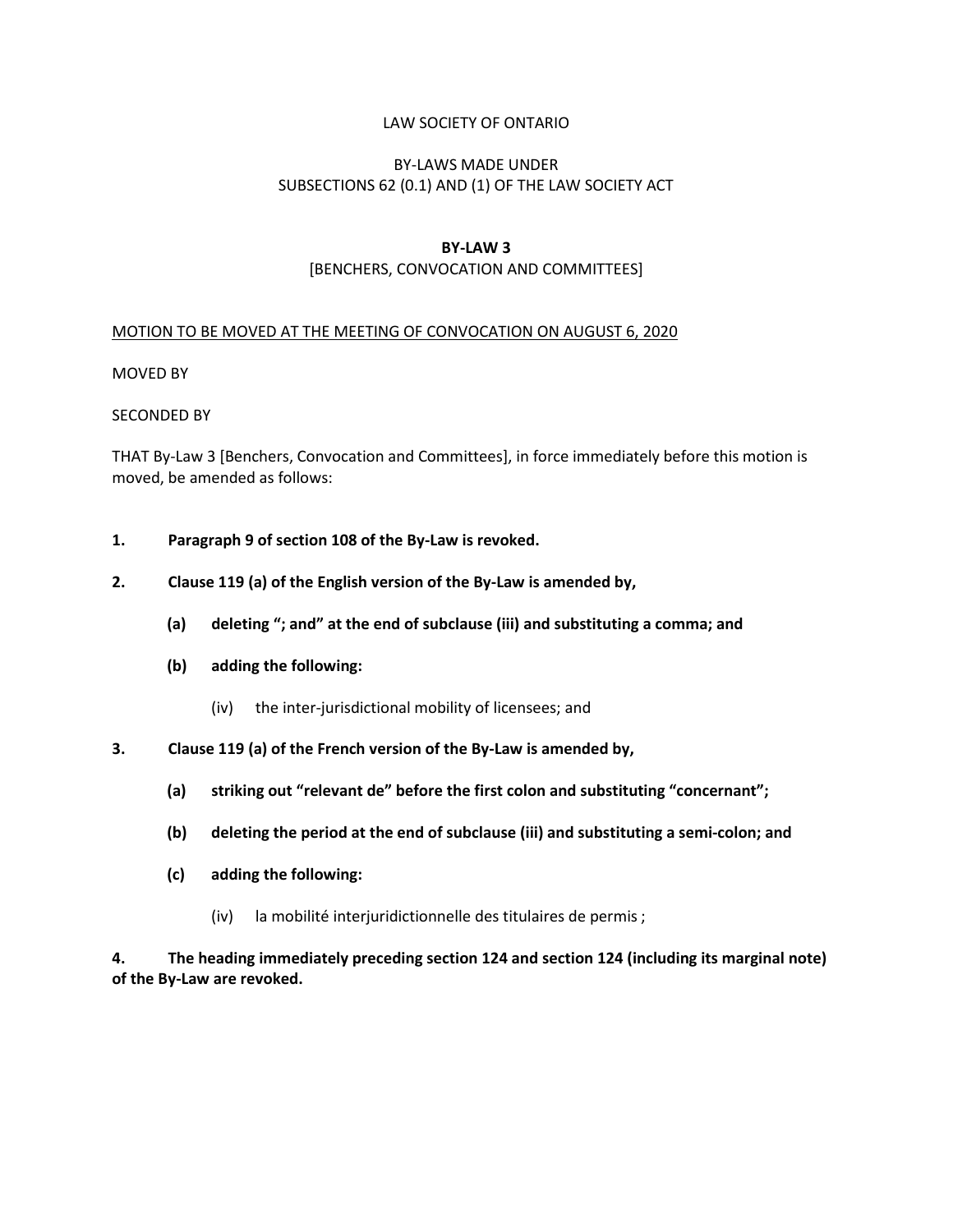

**Tab 3.2**

# **Priority Planning Committee**

## **Recommendations for Strategic Change:**

## **Report to Convocation**

August 6, 2020

#### **Committee Members:**

**Teresa Donnelly (Chair)** Robert Burd Joseph Chiummiento Dianne Corbiere Cathy Corsetti Seymour Epstein Philip Horgan Jacqueline Horvat Isfahan Merali Lubomir Poliacik Megan Shortreed Andrew Spurgeon Sidney Troister

#### **Authored By:**

Matthew Wylie [mwylie@lso.ca](mailto:mwylie@lso.ca)

Hugo Leal-Neri [hlealner@lso.ca](mailto:hlealner@lso.ca)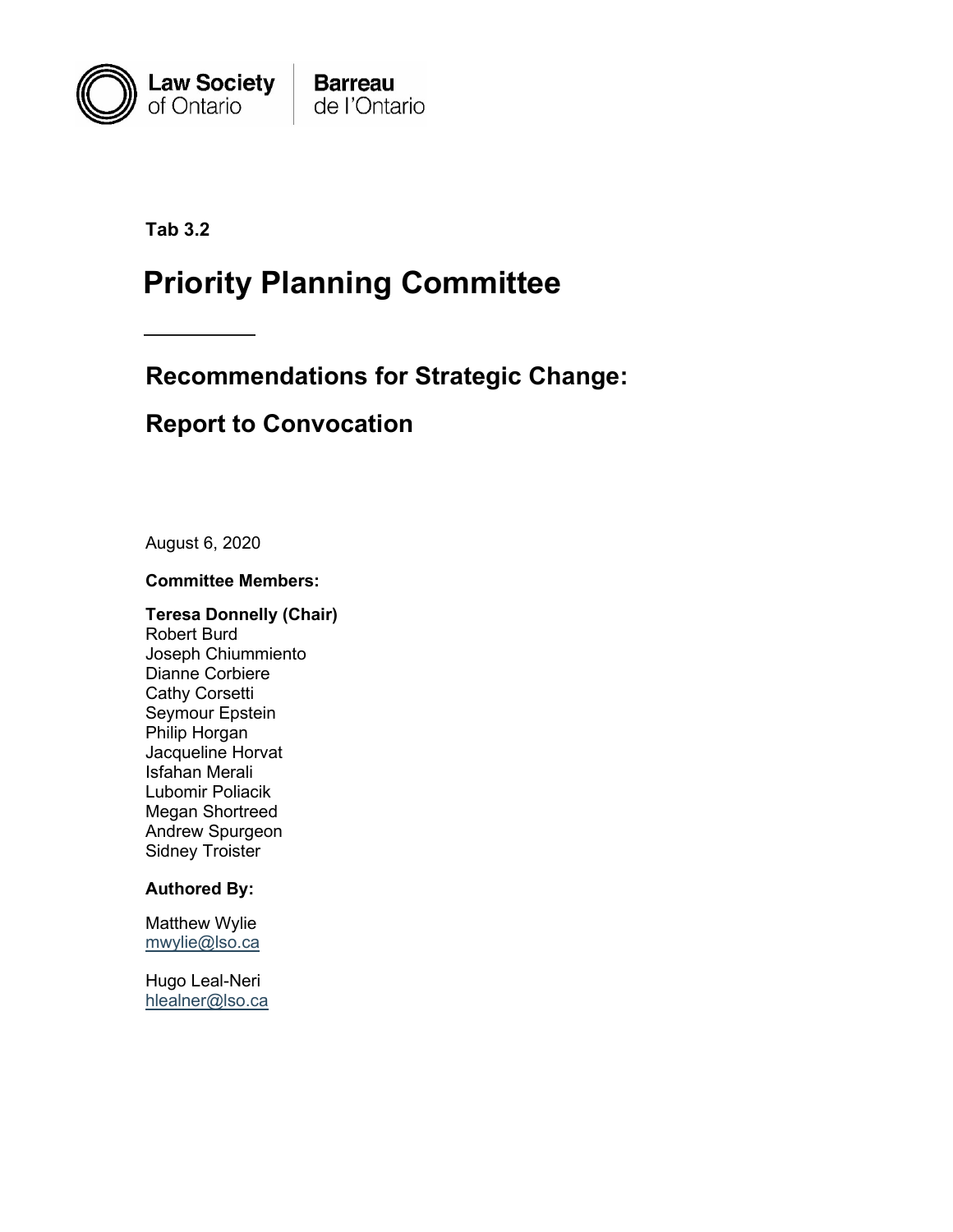# **Table of Contents**

| 1. |               |                                                                    |  |
|----|---------------|--------------------------------------------------------------------|--|
|    | a)            |                                                                    |  |
|    | b)            |                                                                    |  |
|    | $\mathsf{c})$ |                                                                    |  |
| 2. |               |                                                                    |  |
|    | a)            |                                                                    |  |
|    | b)            |                                                                    |  |
|    | c)            |                                                                    |  |
| 3. |               |                                                                    |  |
|    | a)            |                                                                    |  |
|    | b)            |                                                                    |  |
|    | c)            |                                                                    |  |
| 4. |               |                                                                    |  |
|    | a)            |                                                                    |  |
|    | b)            |                                                                    |  |
|    | $\mathsf{c})$ |                                                                    |  |
| 5. |               | Revocation after Administrative Suspension of one year or more  16 |  |
|    | a)            |                                                                    |  |
|    | b)            |                                                                    |  |
|    | c)            |                                                                    |  |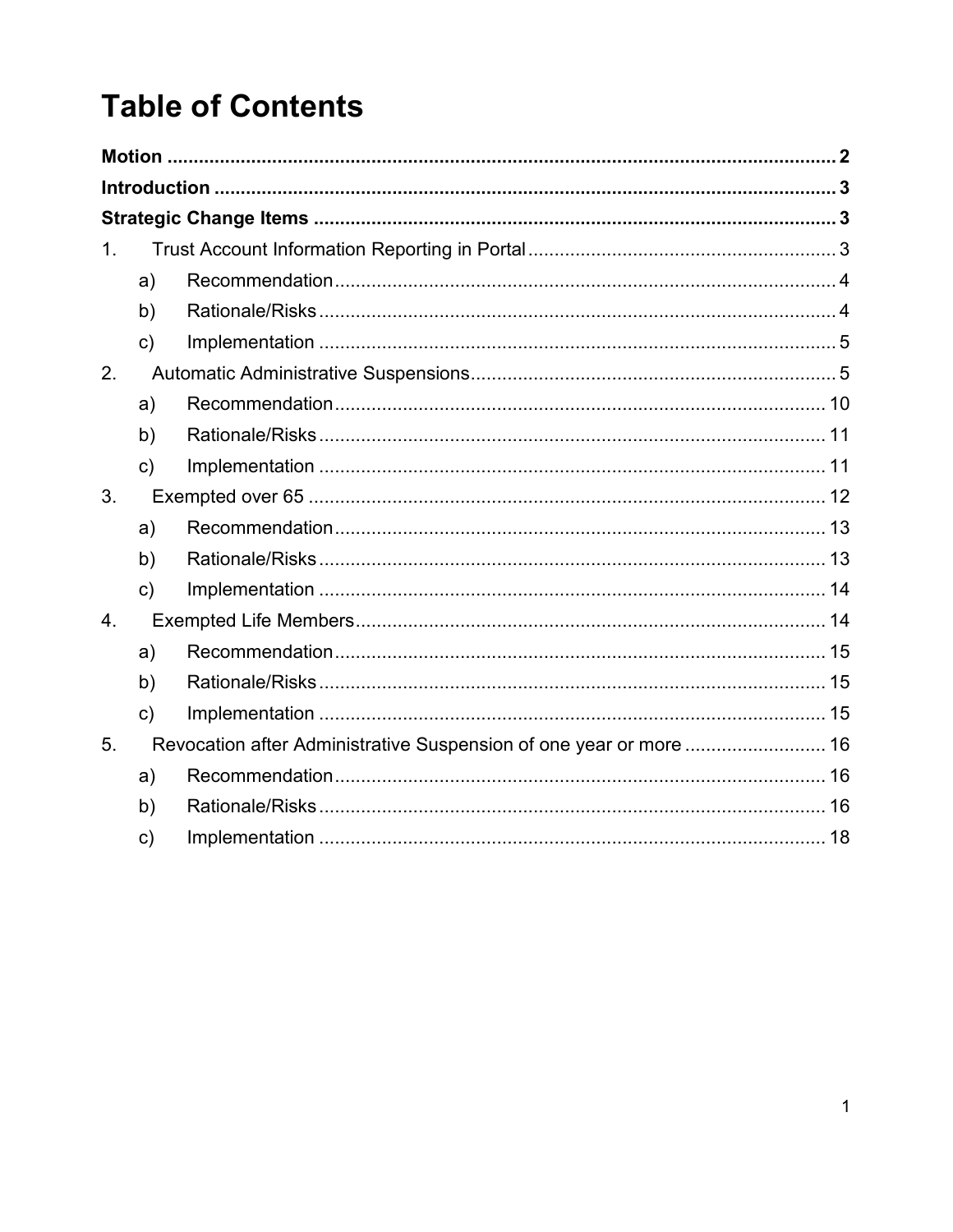# <span id="page-10-0"></span>**Motion**

**The Priority Planning Committee recommends that Convocation adopt the following motions:**

- **1. That amendments in principle to By-Law 8 be approved to require licensees to submit their reporting of trust account information electronically through the Law Society Portal, namely trust account opening and closing information throughout the year as applicable, and the detailed trust account information currently reported through the Annual Report, by March 31; and that the Law Society automate the reporting of trust account information by licensees.**
- **2. That amendments in principle to By-Laws 5, 6.1 and 8 be approved to:**
	- **a. provide for a single standardized due date of March 31 for paying the Annual Fee, completing and reporting the Continuing Professional Development ("CPD") requirements, and completing the Annual Report, beginning in 2021;**
	- **b. eliminate all late fees for non-compliance with the requirements in 2.a, above; and**
	- **c. reduce the default periods for the requirements in 2.a, above, to 30 days for 2021 and 2022 and to 15 days for 2023, so that the Law Society may promptly begin the suspension process of a licensee who fails to comply with the requirements by the due date.**
- **3. That amendments in principle to By-Law 5 be approved to remove the exemption from the requirement to pay the Annual Fee for licensees who are over 65 years of age and who do not practise law or provide legal services, beginning in 2021 and for subsequent years.**
- **4. That amendments in principle to By-Law 5 be approved to remove the exemption from the requirement to pay the Annual Fee for licensees who have practised law in Ontario for a period of 50 years, beginning in 2021 and for subsequent years.**
- **5. That the Law Society exercise its authority in subsection 48(1) of the** *Law Society Act* **to revoke a licensee's licence if the licence has been administratively suspended for more than 12 months, beginning in 2021.**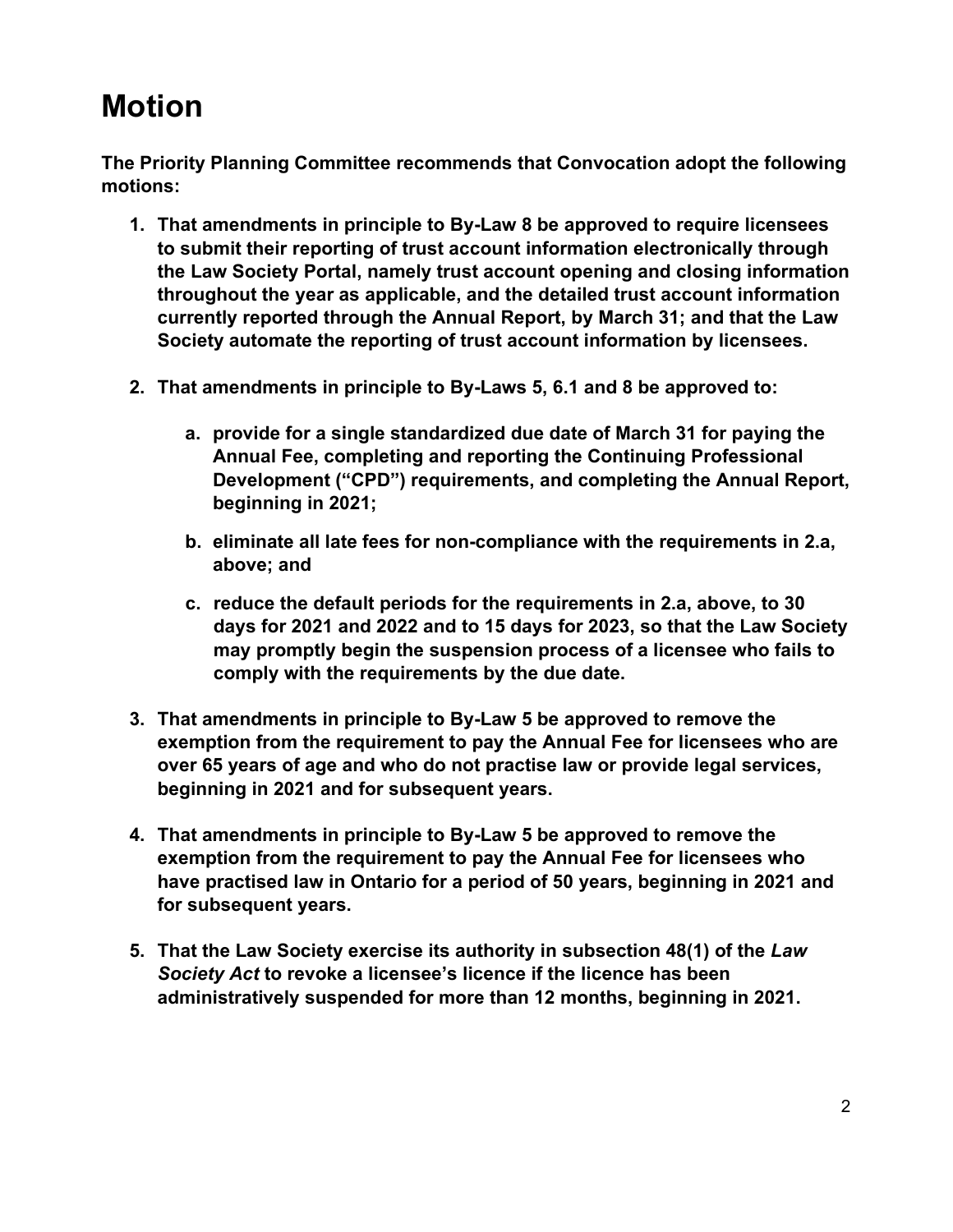# <span id="page-11-0"></span>**Introduction**

Convocation is asked to consider certain recommendations for strategic change made by the CEO, Diana Miles. The recommendations, when combined with other proposals made by the CEO are intended to:

- Achieve savings and internal efficiencies;
- Reduce regulatory burdens on licensees;
- Modernize and streamline the Law Society's internal processes, providing flexibility to adapt to new circumstances and challenges.

The CEO's recommendations pertain to Law Society programs as well as regulatory obligations, processes and procedures that directly affect licensees. Some of these recommendations relate to items that were or would have been considered by the Program Review Task Force or the Proportionate Regulation Task Force, both of which were struck by Convocation on August 8, 2019.

The Program Review Task Force has been mandated to examine programs currently operated or supported by the Law Society but not regulatory obligations, processes and procedures that directly affect licensees. The mandate of this task force is complementary to that of the Proportionate Regulation Task Force, which has been mandated to examine the proportionality of regulatory obligations, processes and procedures that directly affect licensees.

The Committee has considered and adopted the CEO's recommendations regarding the five items set out below.

# <span id="page-11-1"></span>**Strategic Change Items**

### <span id="page-11-2"></span>**1. Trust Account Information Reporting in Portal**

Pursuant to subsection 4(1), paragraph 5 of By-Law 8, licensees who open or close a trust account are required to notify the Law Society using the Report on Opening or Closing a Trust Account form (the "Trust Account Form").<sup>[1](#page-11-3)</sup> Licensees may complete the form online. However, once completed they must either save a copy, if they wish to submit it by email, or print a copy to submit it by regular mail or fax. Once received, the By-Law Administrative Services department manually enters the submitted information into the

<span id="page-11-3"></span><sup>1</sup> Law Society of Ontario, "Report on Opening or Closing a Trust Account (Subsection 4(1)5 of By-Law 8)," online: [https://lawsocietyontario.azureedge.net/media/lso/media/lawyers/report-on-opening-or-closing-a](https://lawsocietyontario.azureedge.net/media/lso/media/lawyers/report-on-opening-or-closing-a-trust-account_en_2019-04-12.pdf)[trust-account\\_en\\_2019-04-12.pdf](https://lawsocietyontario.azureedge.net/media/lso/media/lawyers/report-on-opening-or-closing-a-trust-account_en_2019-04-12.pdf)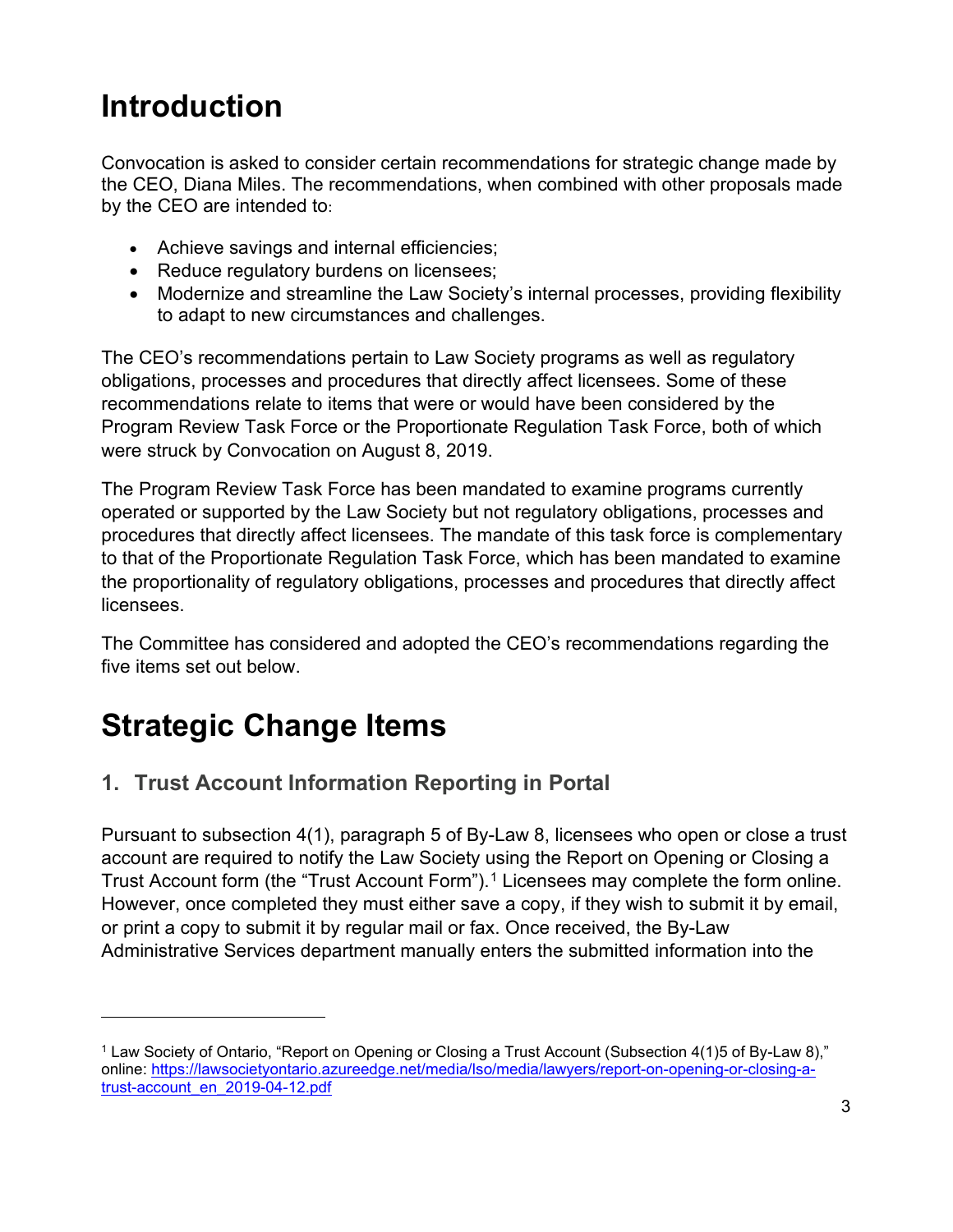Law Society's internal AS400 database. By-Law Administration Services received and processed 938 Trust Account Forms in 2018, 705 in 2019, and 293 to date in 2020.

Ongoing reporting with respect to client funds held in trust is completed entirely through the Annual Report Filing, which licensees complete on the Law Society Portal. Section 4 solicits general information about whether a licensee or a licensee's firm operated a trust account in the preceding year. Licensees must also provide detailed information about any mixed trust accounts, including where the funds are held, the account number and the account holder name. In addition, licensees must report the total dollar value held in both mixed and separate trust accounts, and separate estate and/or power of attorney accounts and investments. Licensees must also answer whether their records disclosed overdrawn clients' trust ledger accounts at any point during the filing year and disclose the overdrawn amount if applicable.

Licensees who practise in a firm setting may designate a single licensee who can report most of the information detailed above on behalf of all of the firm's licensees.

#### **a) Recommendation**

<span id="page-12-0"></span>The CEO recommends that the reporting of trust account information by licensees be automated and entered by licensees through the Portal. Licensees would be required to submit account opening and closing information throughout the year as applicable, and more detailed account information currently reported in the Annual Report would be entered into the Portal annually by the same licensees who currently provide that information in the Annual Report.

#### **b) Rationale/Risks**

<span id="page-12-1"></span>The trust account information provided by licensees on their Annual Report is at the core of the Law Society's regulatory mandate and obligation to protect the public interest. As such, it is important that the information we obtain about licensee trust accounts is as accurate and current as possible.

This recommendation is linked to the recommendation in the CEO's Report to move to alternating short and long form Annual Report Filings. If that recommendation is adopted, the 'short form" would either have to contain trust account information, in which case it would cease to be short in length, or we would risk the integrity of our information about trust accounts, by only obtaining it every three years.

Moving trust account reporting to the Portal would:

- provide a means outside of the Annual Report by which licensees can be required to provide trust account information on an annual basis thereby maintaining the integrity of our information in respect of client funds held in trust;
- allow for a "short form" Annual Report;
- allow for the automation of trust account opening and closing information, which is currently a labour-intensive manual process.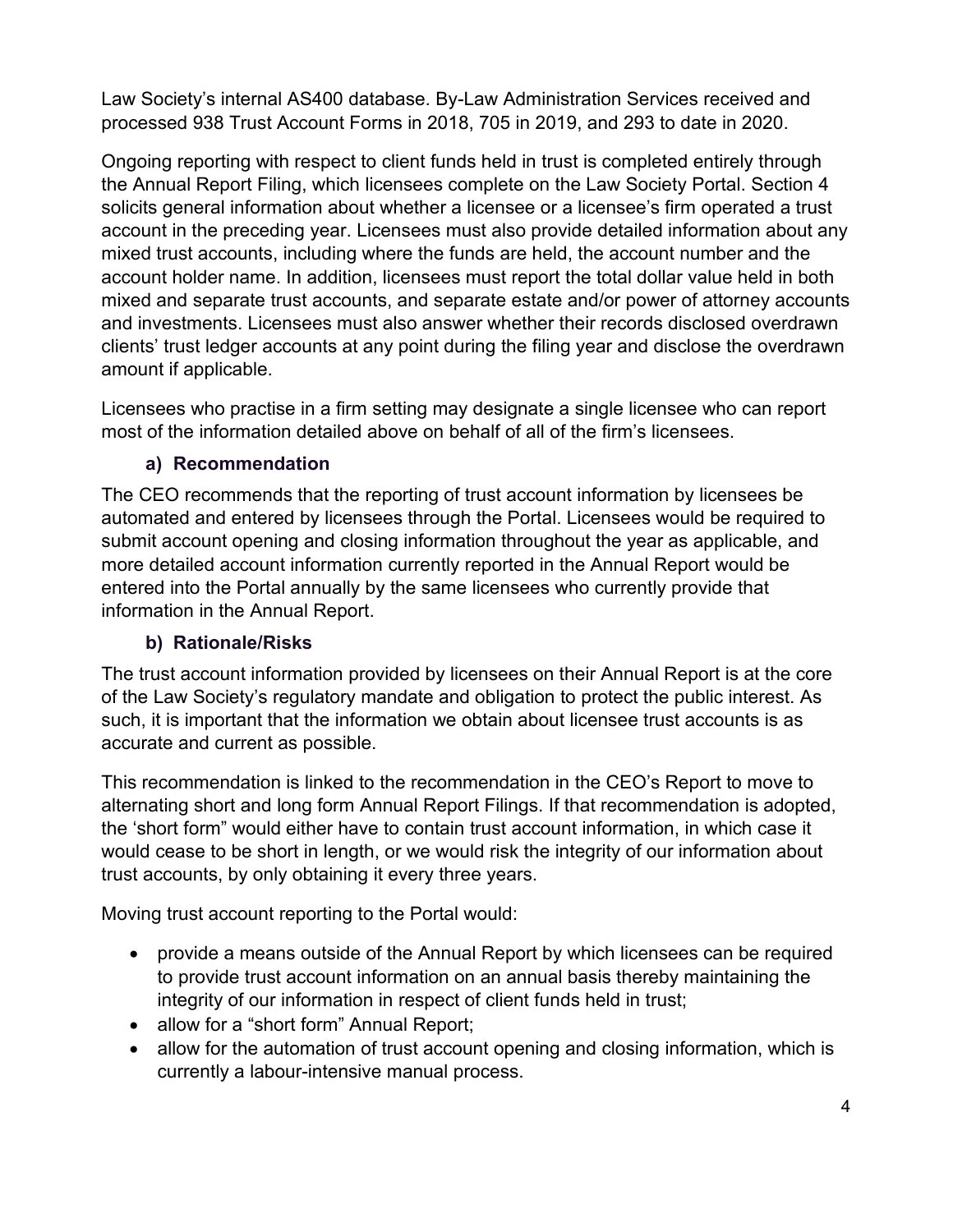Through the Portal, the Law Society would continue to solicit the same information that is currently provided by licensees through the Trust Account Form and the Annual Report, but would do so using one single touch point, without requiring manual entry by Law Society employees. For licensees, the process would largely remain the same. Account opening and closing information would be reported in the Portal throughout the year when applicable. More detailed trust account information would be required annually, also through the Portal, and licensees practising law or providing legal services in a firm setting would still designate a filing licensee to provide the required information on behalf of the firm.

### **c) Implementation**

<span id="page-13-0"></span>Implementation would begin once a new section of the Portal can be built to allow for the submission of trust account information. The new Portal section would allow licensees to report on the opening and closing of trust accounts, as well as the more detailed trust account information that is currently provided by the designated licensee. Once the new section of the Portal is built, the deadline for filing annual trust account information would be aligned with the single, standardized due date of March 31 contemplated for the three primary administrative obligations set out below (see Recommendation 2, pages 11-12).

### <span id="page-13-1"></span>**2. Automatic Administrative Suspensions**

Licensees can be administratively suspended for failing to comply with the following obligations by the required due dates:

- Payment of the Annual Fee
- Completion of the Annual Report
- Completion and reporting of Continuing Professional Development ("CPD") requirements

The administrative suspension process is complex and labour-intensive for the Law Society, and largely opaque and confusing for licensees. Licensee obligations and the possible suspension for failure to comply with those obligations, as well as the imposition of late fees and the corresponding suspension for failure to pay a late fee, are imposed through the complex operation of both the *Law Society Act* and the by-laws. As is detailed below, the statutory requirement for default periods has led to both complex by-laws and organizational complexity.

Compliance requirements and late fees for failure to comply with the Annual Fee, the Annual Report filing and CPD requirements are provided for under By-Laws 5, 8 and 6.1 respectively. Those by-laws detail the specific administrative obligation, a date by which licensees must comply and a late fee for non-compliance. In addition, subsections 46(1) and 47(1)(a) of the *Law Society Act* require a default period before a suspension order is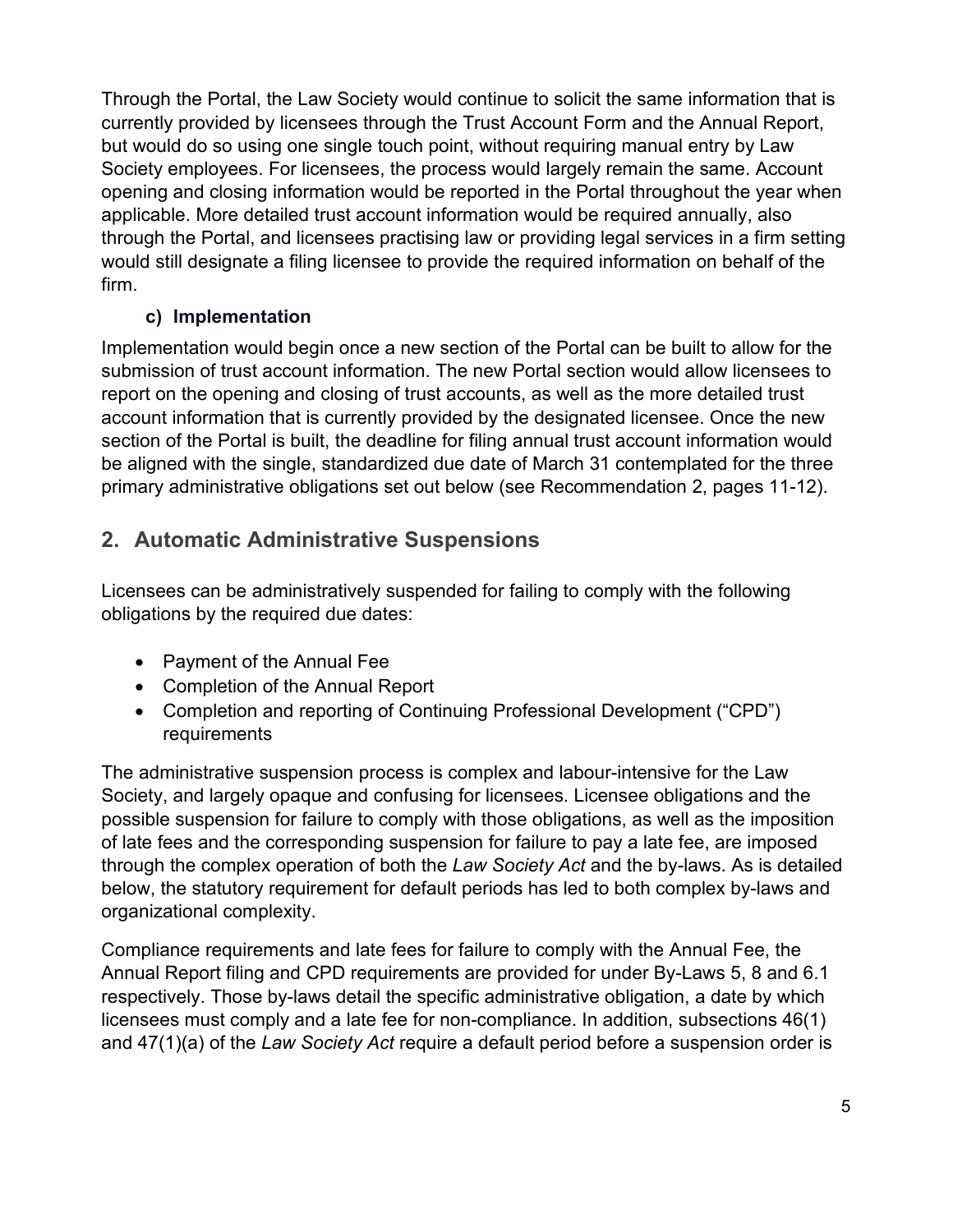made.<sup>[2](#page-14-0)</sup> These default periods, the length of which is prescribed in the by-laws, lead to what are effectively nominal and actual due dates.

|                                                                                                                                                                                        | <b>Annual Fee</b>                                                                  | <b>Annual Report</b><br><b>Filing</b>                                                    | <b>CPD</b>                                                              |
|----------------------------------------------------------------------------------------------------------------------------------------------------------------------------------------|------------------------------------------------------------------------------------|------------------------------------------------------------------------------------------|-------------------------------------------------------------------------|
| <b>Compliance</b><br><b>Nominal Due</b><br><b>Date</b>                                                                                                                                 | January 1<br>$(s. 2(1)$ of By-Law<br>5)                                            | March 31<br>$(s. 5(1)$ of By-Law<br>8)                                                   | December 31<br>$(s. 3(1)$ of By-Law<br>6.1)                             |
| <b>Late Fee Nominal</b><br><b>Due Date</b>                                                                                                                                             | January 1<br>$(s. 6(3)$ of By-Law<br>5)                                            | March 31<br>$(s. 6(6)$ of By-Law<br>8)                                                   | January 1<br>$(s. 6(2)$ of By-Law<br>6.1)                               |
| <b>Late Fee Amount</b>                                                                                                                                                                 | \$150                                                                              | \$200                                                                                    | \$200                                                                   |
| <b>Actual Due Dates</b><br>(End of the<br><b>Default Period</b><br>after which the<br>licensee may be<br>suspended for<br>non-compliance<br>and/or non-<br>payment of the<br>late fee) | March 2<br>(60 days after<br>January 1; ss.<br>$5(1.2)$ and $6(5)$ of<br>By-Law 5) | <b>May 30</b><br>(60 days after<br>March $31$ ; ss. $6(5)$<br>and $6(8)$ of By-Law<br>8) | January 31<br>(30 days after<br>January 1; s. 6(3)<br>of By-Law $6.1$ ) |

The applicable administrative elements are summarized in the chart below and described in greater detail in the following paragraphs.

### *Annual Fee and Annual Report Filing Compliance*

Pursuant to subsection 2(1) of By-Law 5, the Annual Fee is due on January 1 of each year and pursuant to subsection 5(1) of By-Law 8, licensees must file their Annual Report by March 31 of each year. However, since a licensee cannot be suspended for failure to pay the Annual Fee or submit their Annual Report until the passage of a 60-day default period, the actual due date for each requirement is effectively the end of the default period, in particular for those who understand the process.

The by-laws also establish a due date for each late fee, which corresponds to the date on which the administrative obligation is due. Under subsection 6(3) of By-law 5, the Annual

<span id="page-14-0"></span> $2$  Those subsections provide that a person appointed for the purpose by Convocation may make an order suspending a licensee's licence, if for a period prescribed by the by-laws the licensee has been in default of the applicable by-law requirements.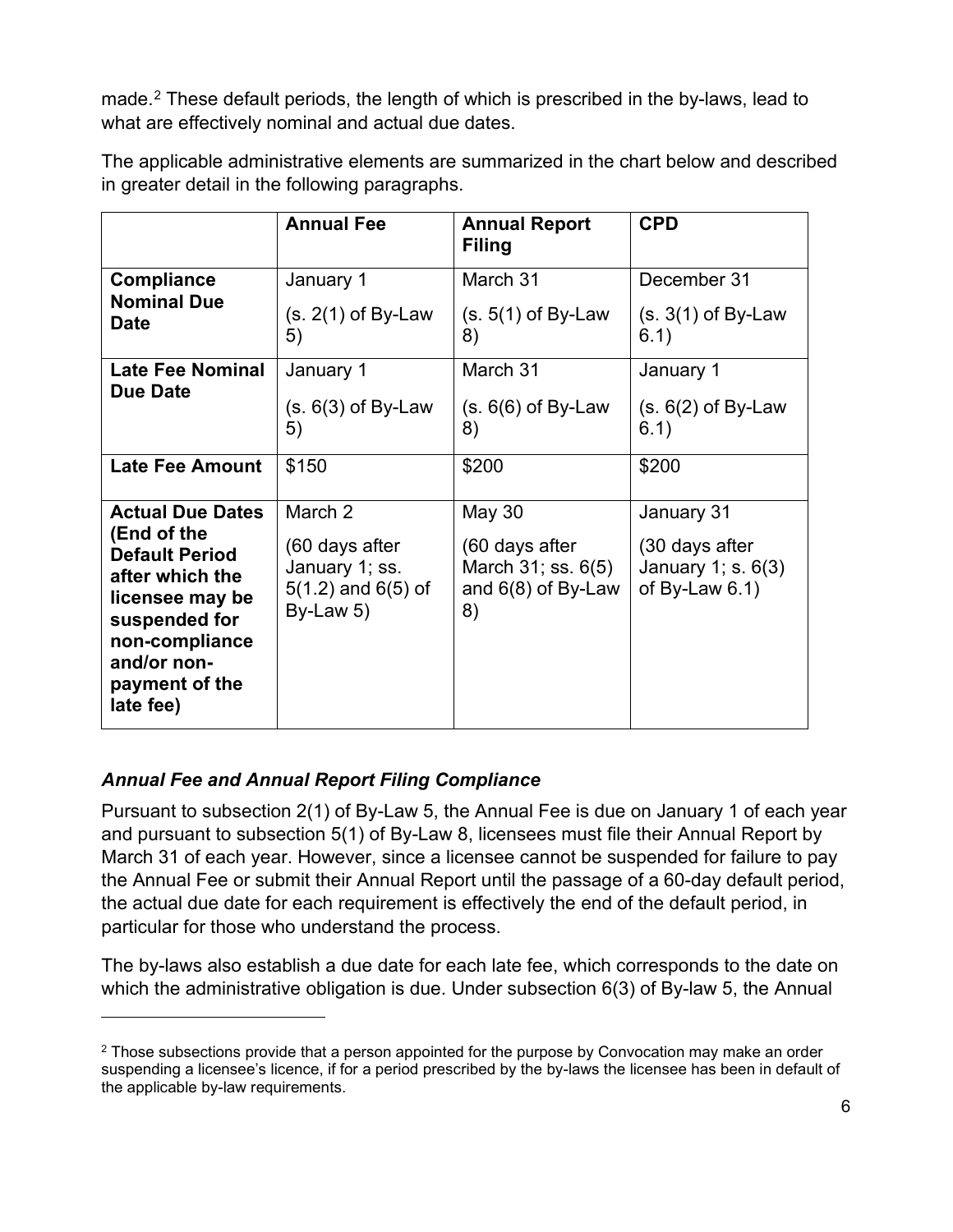Fee late fee (i.e. for failure to pay the Annual Fee on time) is due on the day on which payment of the Annual Fee is due (i.e. January 1), and under subsection 6(6) of By-Law 8, the Annual Report filing late fee (i.e. for failure to file the Annual Report on time) is due on the day on which the Annual Report is required to be filed (i.e. March 31). The by-laws, however, do not require payment of the late fee until 60 days later. [3](#page-15-0) Therefore, the by-laws create a system where the actual late fee due date is at the end of the default period.

#### *CPD Compliance*

Under subsection 49(1) of the *Law Society Act*, a licensee who fails to comply with the CPD requirements in By-Law 6.1 may be suspended immediately, without the passage of a default period.

Subsection 6(1) of By-Law 6.1 establishes a late fee for failure to comply with the CPD obligation. Unlike the late fees for the Annual Fee and the Annual Report Filing, the CPD late fee is not due on the same day that compliance is required. Licensees must report their CPD activities by December 31 of each year, while the fee for late CPD compliance is due on January 1 of the year immediately following.

Subsection 6(3) establishes a 30-day default period before a licensee can be suspended for failure to pay the CPD late fee.

### *Suspension Process*

Licensees who fail to comply with the above administrative requirements may be suspended by an order of a person appointed by Convocation. Licensees may also be suspended for failure to pay an outstanding late fee, even after they have remedied the underlying compliance issue. In addition, for Annual Fee suspensions, licensees must also pay a \$300 reinstatement fee before they can return to an active status.

Each suspension and late fee process is largely the same, with parts conducted in the Finance department, and in the By-Law Administration Services and Membership Services departments of the Client Service Centre.

### *Reminders Leading Up to the Nominal Due Date*

Leading up to the nominal due date, a significant number of reminders are sent to those licensees who have not yet complied. In 2019, for instance, over 200,000 CPD compliance notices were sent prior to the December 31 deadline.

Some of these reminders are posted to each licensee's Portal in an effort to compel compliance, including statements of account for licensees who have not yet paid their annual fees. Licensees will receive an email advising that a document has been posted to their Portal account but must log into the Portal in order to see the document. Some

<span id="page-15-0"></span><sup>3</sup> See subsection 6(2) of By-Law 5, and subsection 6(5) of By-Law 8.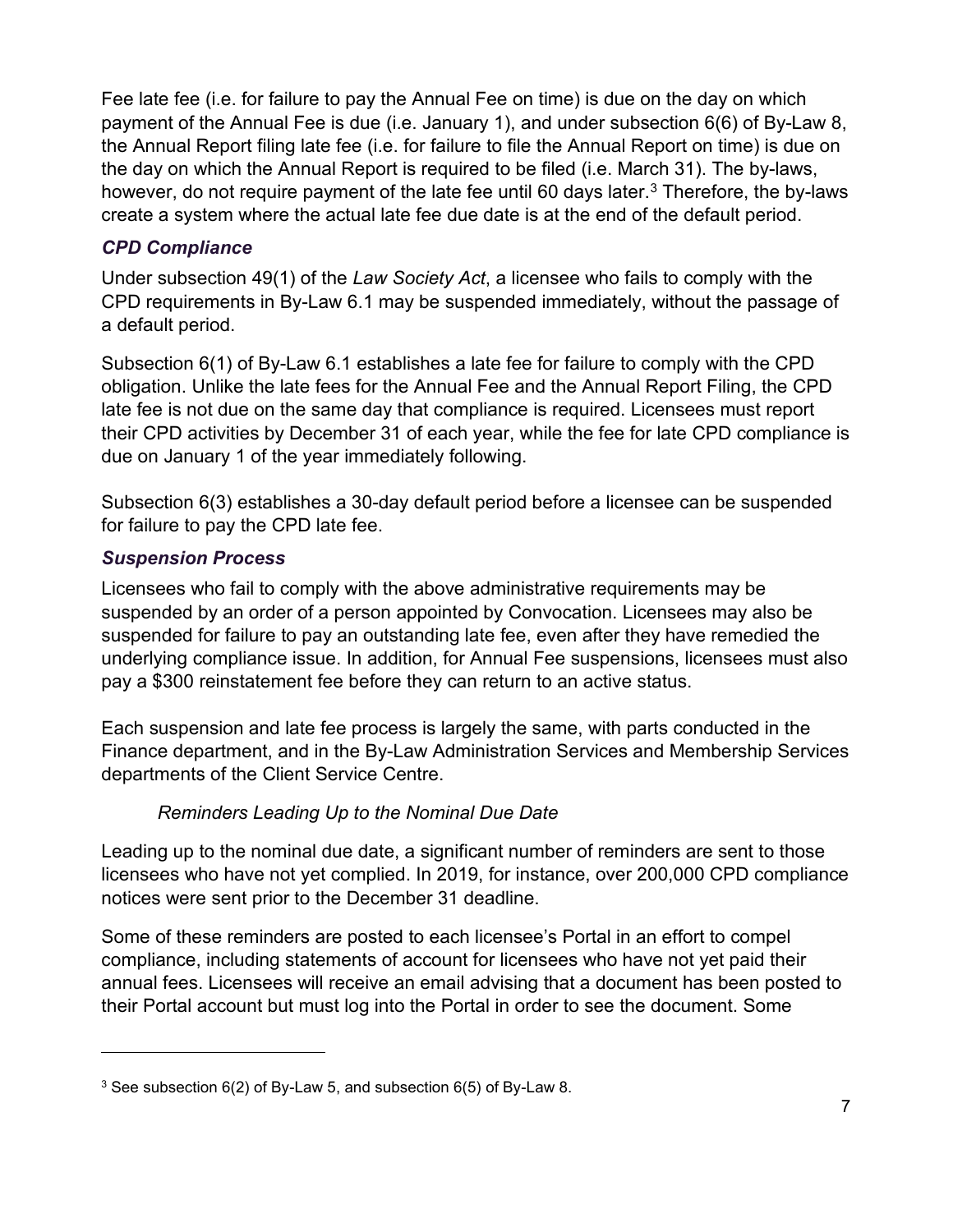reminders are sent as emails to the applicable mass distribution group. As the due date approaches, reminders are posted or emailed with increased frequency. If there are a higher than usual number of licensees who have not complied, additional mass email reminders may also be sent, since some licensees do not check their Portal accounts despite repeated reminders.

### *Notices Leading Up to the Actual Due Date*

Once the due date has passed, licensees who have still not complied have a notice posted in their Portal account or receive an email advising that:

- the applicable requirement has not been completed;
- a late fee will be applied; and
- their licence may be suspended if they do not comply with the requirement and pay the late fee by the expiry of the default period.

Notices are not generated according to any fixed schedule and may be posted with increased frequency, especially leading up to the end of the default period, in an effort to spur delinquents into compliance. For instance, in 2018, almost 18,000 Annual Report notices were sent out during the default period.

#### *Late Fee Applied*

After the default period, the late fee is applied. Licensees are notified that the late fee has been added to their accounts and they are provided with time in which to pay the late fee, after which the summary suspension process commences. Each year a significant number of late fees are applied. For instance, in 2019, 6,855 licensees were assessed an Annual Fee late fee and 1,588 CPD late fees were applied.

### *Summary Suspension*

The summary suspension process for each requirement generally starts within a month of the expiry of the default period. However, there may be a delay in beginning that process to allow for the posting of additional notices or sending of additional mass emails in years where the number of delinquents is higher than usual, with the goal of reducing the number of suspensions. As IT solutions are prioritized and scoped, efficiencies will be considered for this process.

Lists of non-compliant licensees are compiled. Suspension orders are then drafted for presentation to the summary order Bencher (i.e. a person appointed by Convocation to make an order suspending a licensee's licence under sections 46, 47 and 49 of the *Law Society Act.*)

Once the orders are signed by the summary order Bencher, a notice of suspension is served by regular mail and deemed to be completed on the fifth business day after mailing. Under the terms of the order, the suspension is to commence on the date of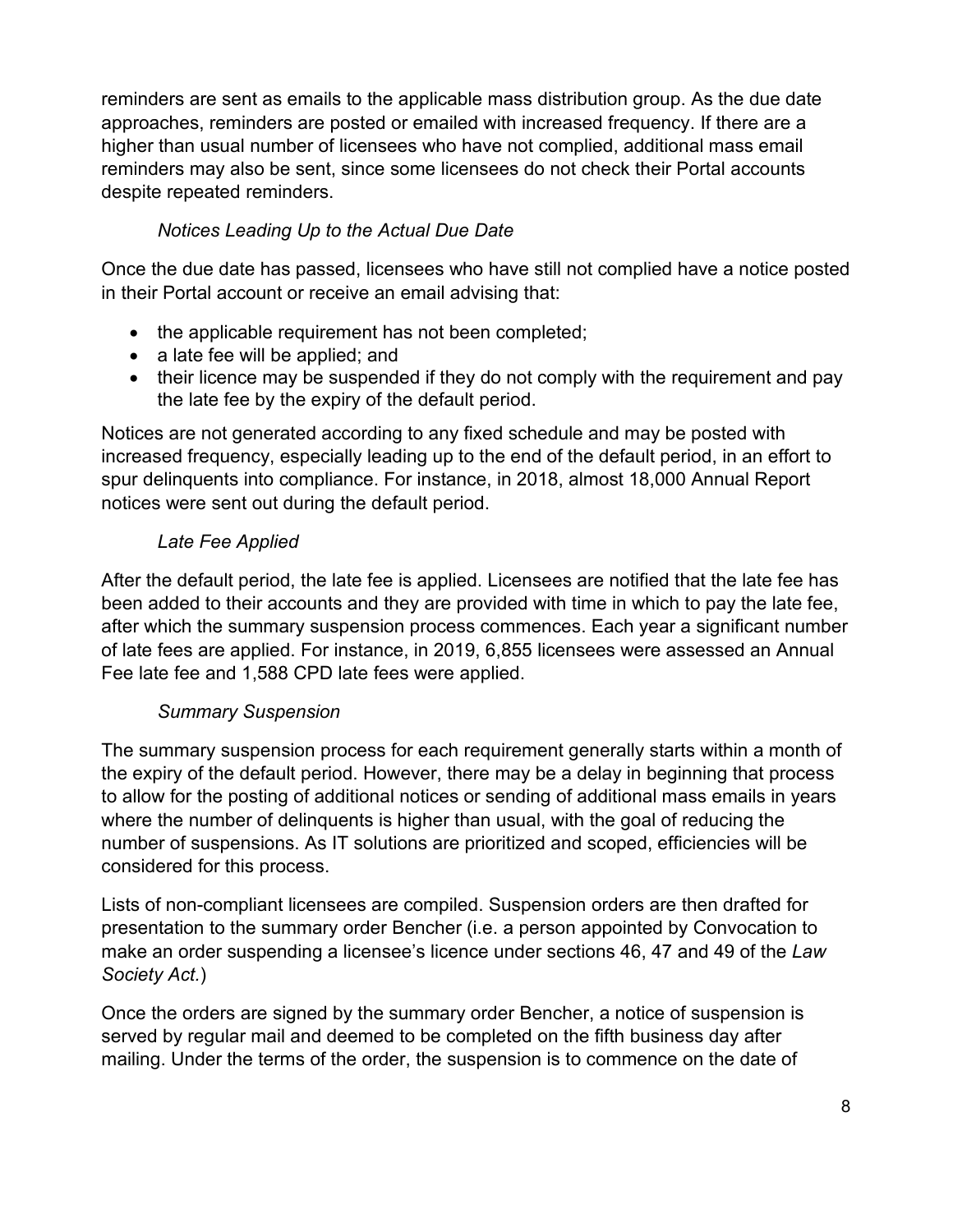deemed service, unless the licensee fulfills the outstanding requirements prior to that date. A copy of the notice is posted to the licensee's Portal account.

Between the day the notice is served and the effective date of the suspension, the responsible department provides the names of licensees who have satisfied the administrative obligation to By-Law Administration Services, which ensures the licensees are removed from the final suspension list.

Licensees are not notified again. Once the suspension becomes effective, the licensee's status is changed to "suspended" in the Law Society's internal database, as well as on the public-facing Lawyer and Paralegal Directory.

When a lawyer is administratively suspended, the Law Society notifies LAWPRO of the status change. The administratively suspended lawyer would have no LAWPRO coverage for professional services provided *during* the suspension (i.e., while the lawyer is engaging in the unauthorized practice of law).<sup>[4](#page-17-0)</sup> However, the lawyer will likely have Run-Off coverage available for professional services provided *before* the lawyer was suspended. All lawyers leaving practice (including suspended lawyers) automatically have \$250,000 lifetime Run-Off coverage, which they can buy-up.<sup>[5](#page-17-1)</sup>

LawPRO has a 30-day period during which it makes no changes to the coverage of a suspended lawyer, provided that the lawyer brings themselves into compliance before the end of the 30 days. The rationale for this period is that, in LAWPRO's experience, many administratively suspended lawyers bring themselves back into good standing in fairly short order. If the lawyer has returned to good standing before the 30 days are up, there would be no update made in LAWPRO's system, no change in coverage would appear in their records, and no notice would be sent to the lawyer. If the lawyer is still suspended 30 days after LAWPRO received the suspension notification from the Law Society, LAWPRO would process the exemption and correspondence would be sent to the lawyer advising that they are on Exemption A (not practising law in Ontario) as of their suspension date.

It appears that the likelihood of a claim being denied coverage because professional services were provided while a lawyer was on a temporary suspension is very small (under 1% of the claims closed in a given year).

<span id="page-17-1"></span><span id="page-17-0"></span><sup>&</sup>lt;sup>4</sup> See LAWPRO, "Policy Definitions," online: https://www.lawpro.ca/your-policy/policy/policy-definitions/<br><sup>5</sup> The \$250,000 Run-Off coverage is a one-time limit, per claim and in the aggregate. Run-Off coverage is inferior to the coverage that the lawyer would have if they had not been suspended (\$1,000,000 per claim and \$2,000,000 in the aggregate). See LAWPRO, "Run-Off coverage and exemption from premiums," online: <https://www.lawpro.ca/faqs/about-coverage-as-an-exempt-lawyer/> ; and LAWPRO, "Private Practice," online: <https://www.lawpro.ca/your-policy/practice-status/private-practice/>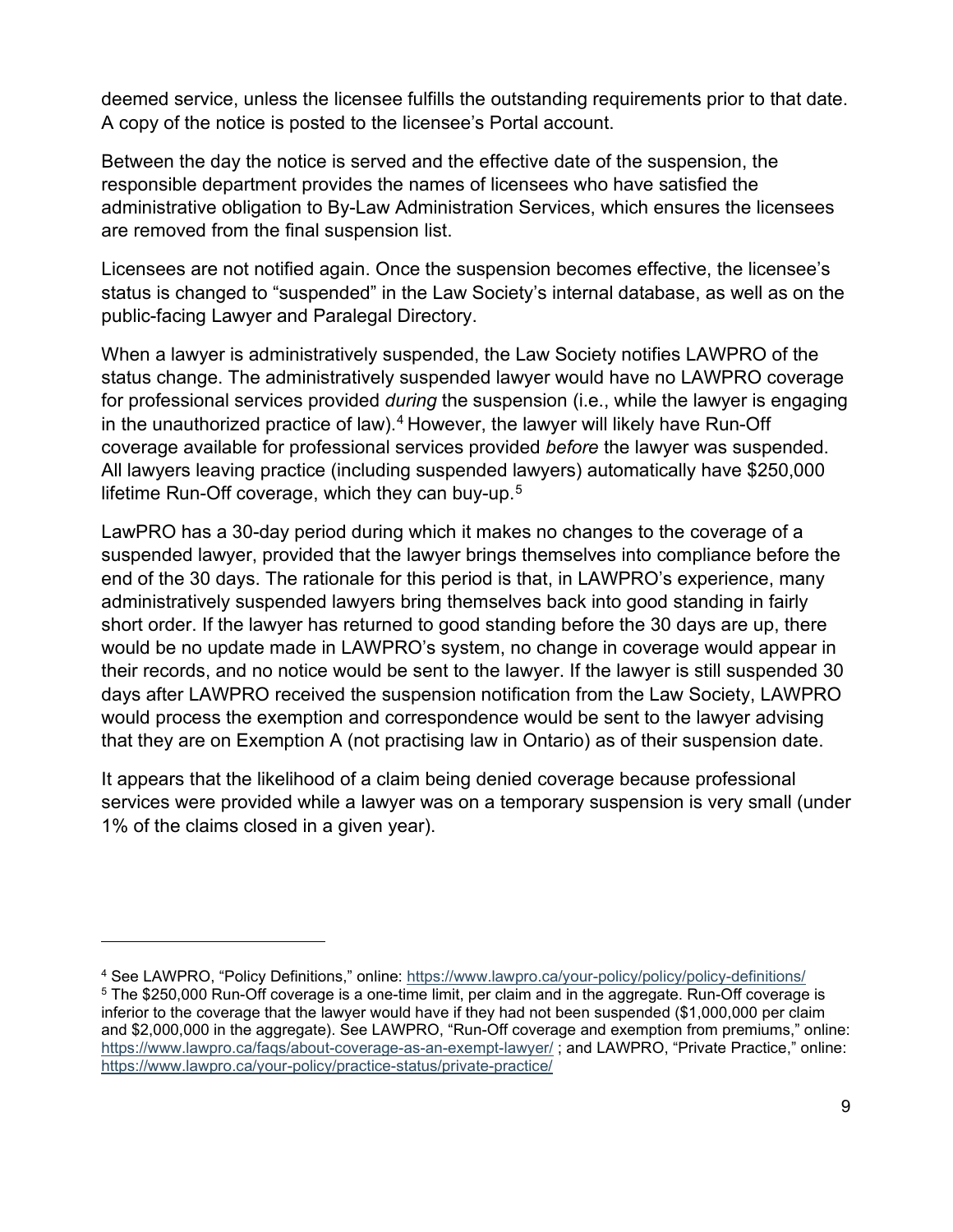#### *Reinstatement Process*

The reinstatement process also differs for each administrative obligation and is administered through the Client Service Centre.

#### *Annual Report*

Licensees who are suspended for failing to file the Annual Report Filing must contact By-Law Administration Services and are advised to complete the Annual Report for the year for which they were suspended and, if they have been suspended for more than one year, the most recent Annual Report filing. $6$  They also are required to submit a statutory declaration attesting to the fact that for the intervening years, they did not practise law/provide legal services, did not hold trust monies or client property, did not operate a trust account and that they complied with the applicable *Guidelines for Licensees who are Suspended*. [7](#page-18-2)

A licensee suspended for failing to submit the Annual Report filing will not have their licence reinstated until they have also paid the applicable late filing fee.

#### *Annual Fee*

Licensees who are suspended for failure to pay their Annual Fee must contact Membership Services and arrange for the payment of the outstanding fee, the applicable late fee and the \$300 reinstatement fee in order to cure their suspension. If only one of these payments is made, a partial reinstatement will be made to show which payments have been made and what is outstanding. This information is available in the Portal.

### *Continuing Professional Development*

In order to be reinstated, a suspended licensee must complete any outstanding CPD obligations. Since the licensee is not able to input past CPD hours into the Portal, Membership Services manually enters the hours as reported by the licensee. Once all outstanding hours have been reported, and the licensee has paid the outstanding late fee, they will be reinstated.

### **a) Recommendation**

<span id="page-18-0"></span>The CEO recommends an approach that would revise the administrative obligation process including due dates and default periods, to provide consistency and clarity for licensees and to reduce internal administrative burdens. Once fully implemented, the new approach would provide one due date for the three primary administrative obligations

<span id="page-18-1"></span><sup>&</sup>lt;sup>6</sup> Prior to 2002, licensees were suspended each year that they failed to file their Annual Report. Accordingly, licensees who were suspended prior to 2002 must complete an Annual Report filing for each year up to and including 2001.

<span id="page-18-2"></span><sup>7</sup> See Law Society of Ontario, "Guidelines for Suspended Lawyers and Paralegals," online: <https://lso.ca/about-lso/legislation-rules/guidelines-for-suspended-lawyers-and-paralegals>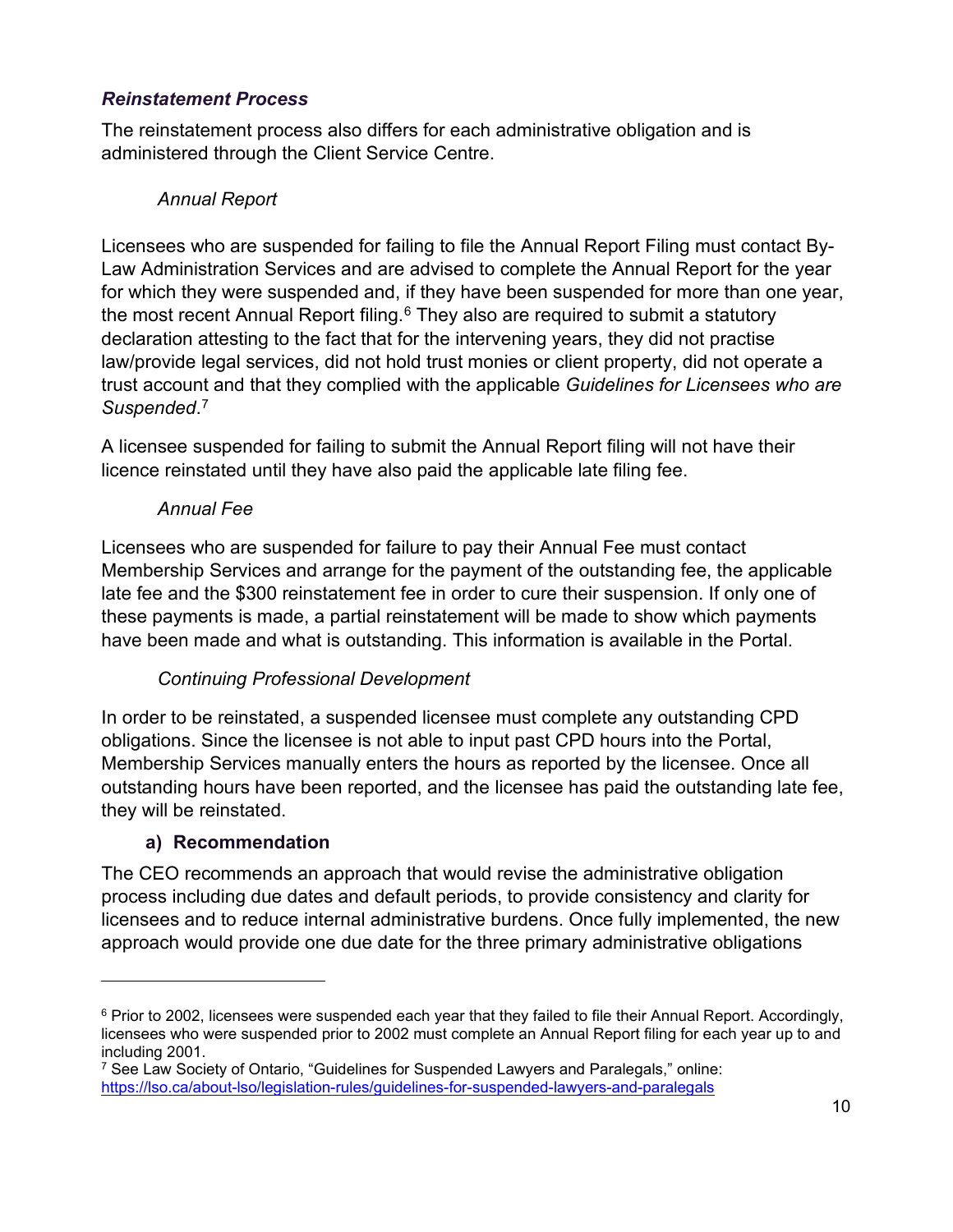(Annual Fee, Annual Report filing and CPD). If licensees fail to meet the due date, the Law Society would move promptly to the suspension, effectively eliminating the late fee requirement and the default periods.

### **b) Rationale/Risks**

<span id="page-19-0"></span>The current suspension and late fee process is confusing for licensees who often have difficulty determining when compliance is actually required. It also is a burden for staff who are regularly required to explain and justify the relevant by-law sections. Staggered due dates have served as a means to control work flow in departments but result in some licensees receiving what may seem like a constant stream of notices and reminders. Long default periods create false deadlines, but only for those licensees who are able to understand and navigate the process.

Licensees will benefit from a streamlined and clarified process, including with technological improvements, standardized due dates and the elimination of publicized default periods. However, non-compliant licensees may react negatively to the proposed changes to the summary suspension process, as the current process allows many opportunities for curing defaults. Ultimately, it is expected that compliance rates will improve as a result of a clearer and more consistent process. The elimination of late fees would result in a reduction of budgeted revenue of \$1.5 million per year, but adoption of the new process, combined with implementation of other strategic change items recommended by the CEO would result in net savings by the end of 2023.

### **c) Implementation**

<span id="page-19-1"></span>In order to provide consistency and clarity, the following steps are recommended:

- By-Law amendments to allow for:
	- $\circ$  A single standardized due date of March 31 for the Annual Report filing, Annual Fee and CPD obligations beginning in 2021
	- o The elimination of all late fees.
- A reduction of the default periods, staggered to allow for sufficient notice to licensees and changes to Law Society internal processes:
	- o Remaining at 30 days for 2021 and 2022
	- $\circ$   $\,$  Reducing in 2023 (e.g. 15 days). $^8$  $^8$
- Notices and warnings about outstanding obligations, the new deadlines, and their consequences communicated to licensees leading up to the due date.
- Identification of and development by 2023 of a new technology solution to allow for automatic suspensions, replacing the current manual process.
- Training of employees and resource planning to support the one due date and associated new processes.

<span id="page-19-2"></span><sup>8</sup> Without amendments to subsections 46(1) and 47(1)(a) of the *Law Society Act*, a default period is required. 15 days allows sufficient time for the suspension process to begin. However, licensees would not receive notices during this 15-day period and it would not be publicized as an "alternate due date" for licensees.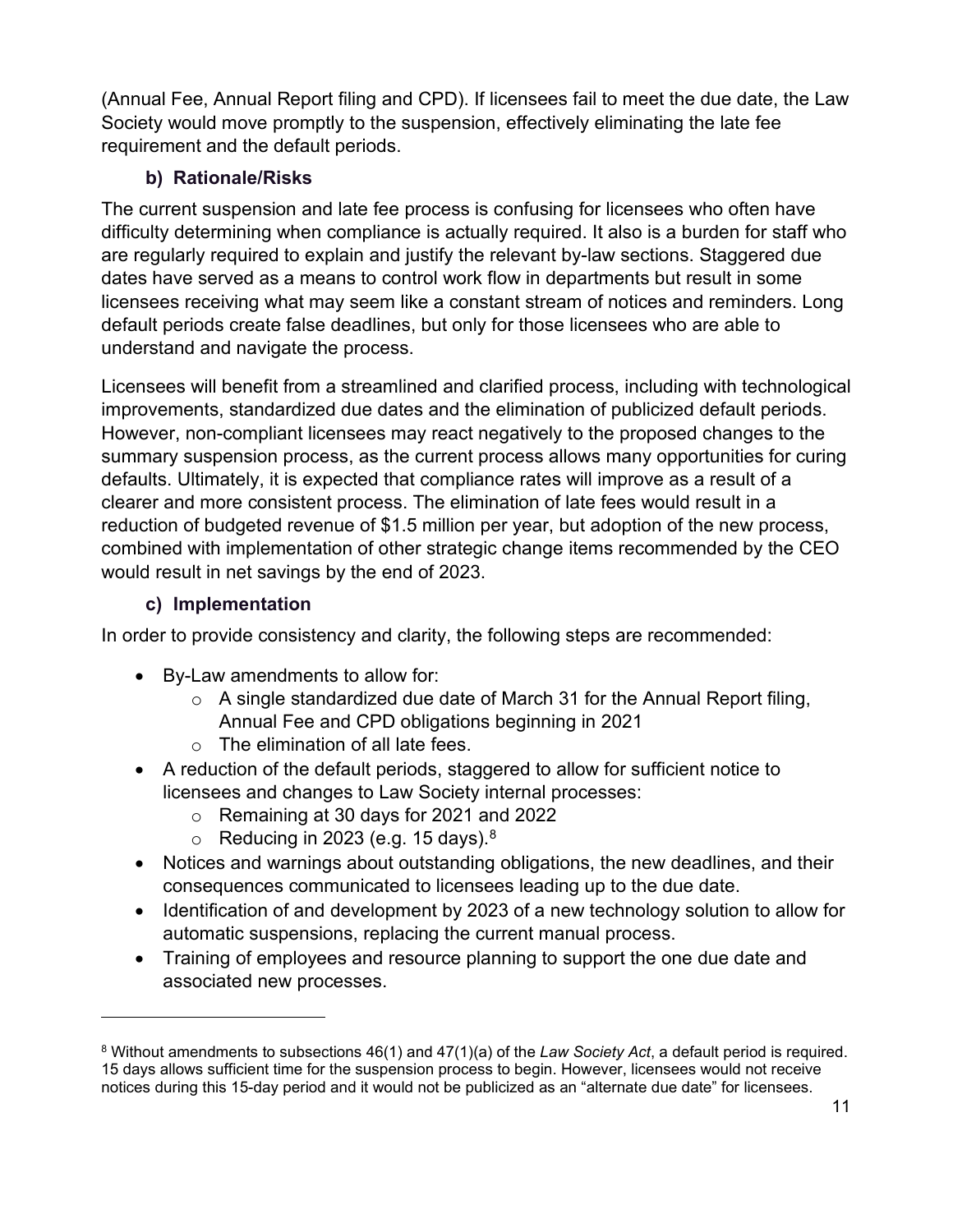• Review and redrafting, where necessary, of all communications to licensees about due dates and suspension timelines to ensure clarity and transparency.

## <span id="page-20-0"></span>**3. Exempted over 65**

### *Applicable By-Laws*

Section 1 of By-Law 5 provides that a licensee shall pay an Annual Fee, unless exempt. Subsections 2(2) to 2(4) delineate three Annual Fee categories:

- 100% applicable to all licensees who practise law or provide legal services.
- 50% applicable to licensees who do not practise law or provide legal services but who are otherwise employed, including licensees employed in education, government or in a corporate position where they are not required to practise law or provide legal services.
- 25% applicable to licensees:
	- o who do not engage in any remunerative work and do not practise law or provide legal services
	- $\circ$  who are in full-time attendance at a university, college or designated educational institution and do not practise law or provide legal services
	- o who are on a pregnancy or parental leave and do not practise law or provide legal services.

On the basis of these categories, licensees who retire and/or leave the practice of law but want to remain licensees of the Law Society are assessed fees at either 50%, if they engage in any remunerative work, or 25% if they are no longer working.

Subsection 4(1) of By-Law 5 provides an exemption from the requirement to pay the Annual Fee for licensees who:

- Are over 65 years of age; and
- Do not practise law or provide legal services in Ontario, or
- Practise law in Ontario only on a pro bono basis through:
	- o a program registered with Pro Bono Law Ontario; or
	- o a clinic, within the meaning of the *Legal Aid Services Act, 1998,* funded by Legal Aid Ontario, that is approved by Pro Bono Law Ontario.

Licensees who satisfy these requirements, including those in the 50% fee category, may apply to the By-Law Administration Services department for an exemption from the Annual Fee payment. There is no fee for an exemption application.

### *Over-65 Profile*

In order to qualify for the exemption, the licensee must not be practising law or providing legal services. Therefore, absent the exemption, these licensees would fall into either the 50% or 25% fee category.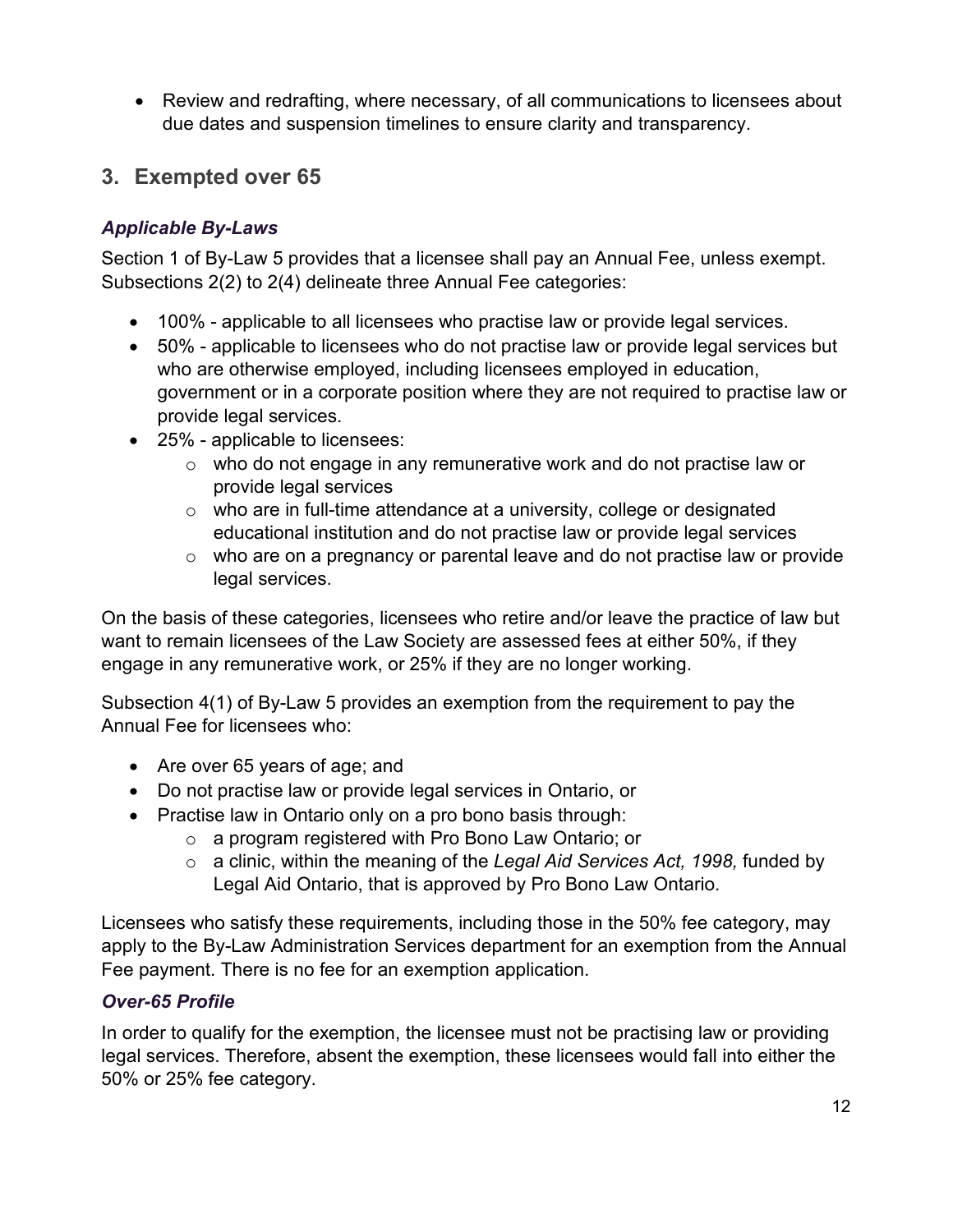There are currently 10,642 lawyers and 666 paralegals who are 65 years or older. Of those, approximately 4,500 lawyers and 400 paralegals are not exempt from the requirement to pay annual fees. Most of these licensees appear to be practising law or providing legal services, however, there are approximately 800 licensees 65 years of age or older who have not applied for an exemption despite being in the 25% or 50% fee category.

Approximately 6,000 licensees have been granted exemptions. From existing Law Society records, it appears that the vast majority (in excess of 95%) of these licensees are not engaged in any remunerative work and would therefore be required to pay fees at the 25% rate, with an Annual Fee payment of \$516.50 (plus HST) for 2020.<sup>9</sup>

#### *Licensee retirements*

If this exemption were removed, licensees who want to retire and pay no fees would be required to surrender their licence or become administratively suspended. Licensees can surrender their licence by submitting the required application and meeting the following requirements:

- Filing all outstanding Annual Reports.
- Providing evidence that all trust/mixed trust accounts have been closed and have a zero balance (for applicants who were sole practitioners in Ontario at any time within the last three years from the date of their application).
- Providing evidence that the applicant no longer has signing authority over any trust/mixed trust accounts (for applicants who were partners, employees or associates in Ontario at any time within the last three years from the date of their application).
- Providing evidence that all open estates have been closed or the applicant no longer has signing authority (for lawyers only).

Applications are reviewed by By-Law Administration Services. Once a licensee's application to surrender their licence has been processed, the former licensee appears on the Law Society Directory for a period of three years. During that time they are listed as "Licence Surrendered – Administrative Surrender of Licence".

#### **a) Recommendation**

<span id="page-21-0"></span>The CEO recommends the removal of the exemption from the requirement to pay the Annual Fee for licensees who are over 65 years of age and who do not practise law or provide legal services beginning in 2021 and for following years.

#### **b) Rationale/Risks**

<span id="page-21-1"></span>It is conservatively estimated that removing this exemption would generate approximately \$2 million in budgeted revenue per annum. As noted above, there are approximately 6,000

<span id="page-21-2"></span><sup>9</sup> For 2020, the 50% category payment is \$1,033.00 (plus HST).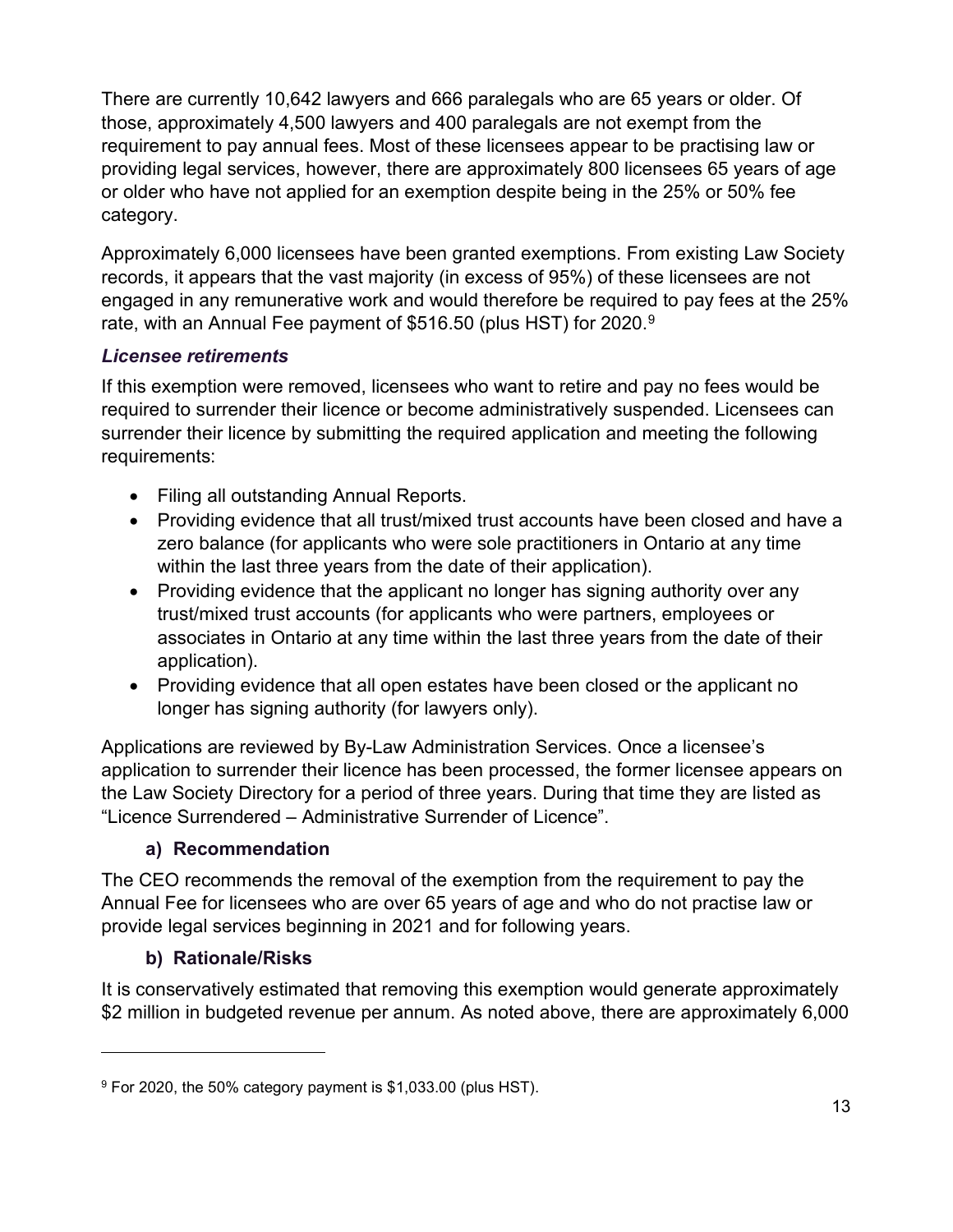licensees over 65 years of age who have been granted an exemption from paying fees. Approximately 400 licensees are granted this exemption each year, and that number is likely to grow due to demographics in the profession.

There is no policy rationale for exempting non-practising over-65 licensees from paying the Annual Fee, when licensees who are under 65 must still pay fees in the 50% or 25% category. The Law Society is required to maintain records for these exempt licensees and they do receive Law Society communications and may use Law Society resources. These licensees do not cost or burden the Law Society any more than younger licensees who are similarly situated (i.e. not practising law or providing legal services), however, as a matter of fairness these licensees should have the same fee obligations as their younger colleagues.

If the exemption is removed, it is assumed that a portion of these licensees will choose to surrender their licence as opposed to paying fees. Retroactively removing the exemption will generate a negative reaction from those who have benefitted from the exemption or those approaching 65 who would benefit from the exemption.

### **c) Implementation**

<span id="page-22-0"></span>If Convocation were to adopt the CEO's recommendation regarding Exempted over 65, the following steps would be required to implement it:

- Amendments to By-Law 5.
- Targeted communications to exempt licensees, with as much notice as possible.
- General communication to all licensees, stressing themes of fairness to all licensees and modernization.
- Changes are proposed to be in effect for 2021, so fees could be collected from the target group.
- The modification of Law Society Directory language to acknowledge that exempt licensees who choose to surrender their licences have retired.

## <span id="page-22-1"></span>**4. Exempted Life Members**

Subsection 4(6) of By-Law 5 provides that a licensee who has practised law in Ontario for a period of 50 years is exempt from the payment of the Annual Fee.

Granting life member exemptions is a largely manual process. In February of each year, the Law Society runs a list of licensees called 50 years prior and then vets the list to determine whether each licensee has in fact practised law for 50 years using the criteria set out in subsection 4(7). Eligible licensees are then congratulated for obtaining life member status and advised that they will no longer be required to pay the Annual Fee.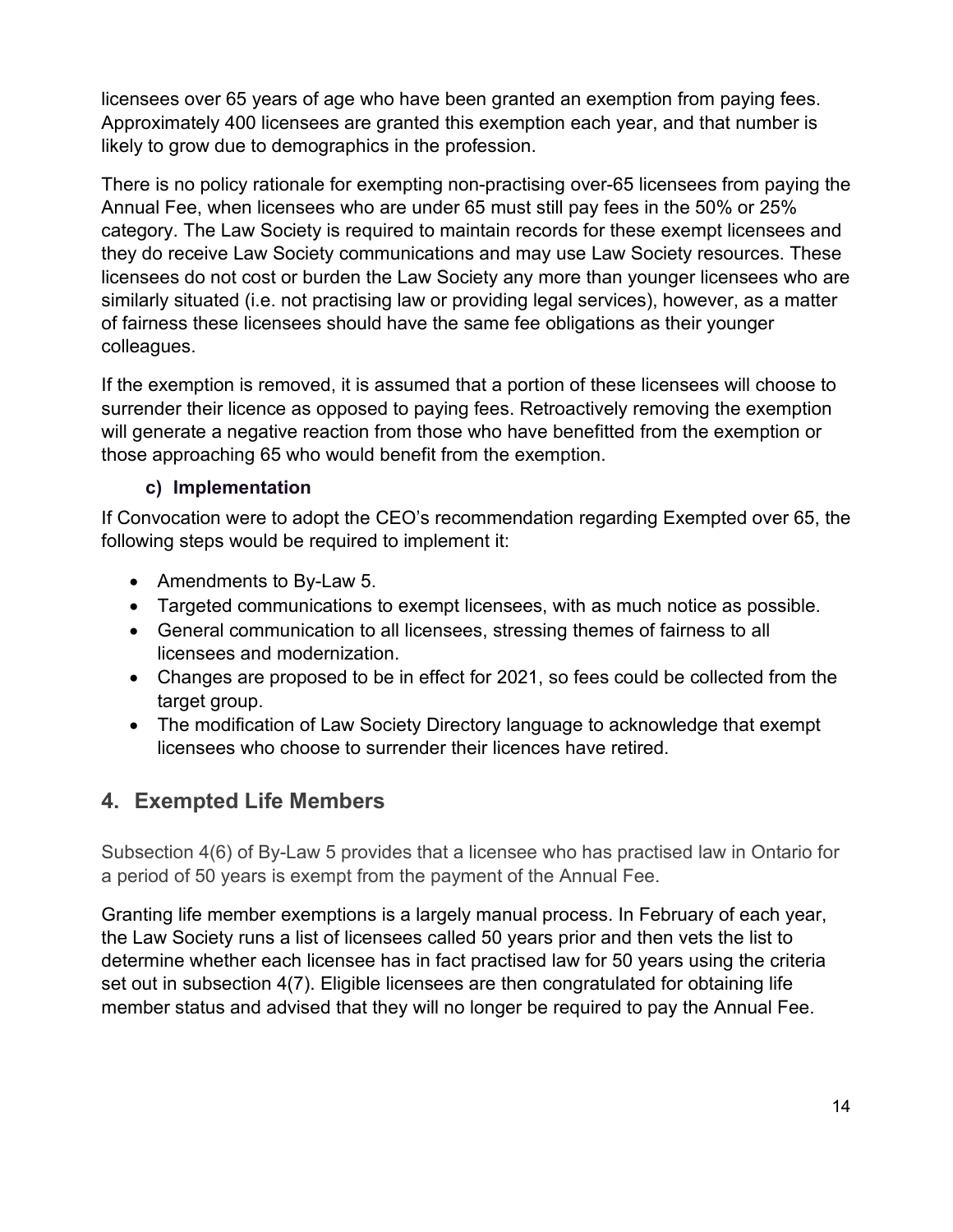#### **a) Recommendation**

<span id="page-23-0"></span>The CEO recommends that this exemption be removed beginning in 2021 and for following years.

#### **b) Rationale/Risks**

<span id="page-23-1"></span>Removing the exemption could generate revenue conservatively estimated at \$700,000 per year.

Currently 728 licensees have been granted life member status. Of those, approximately 475 appear to still be working in a law firm, government or in-house setting. Approximately 250 life members have advised that they are not working. Life members who continue to practise law or provide legal services require the same Law Society resources as other practising licensees. They may access Law Society services, such as the Practice Management Helpline, and may become the subject of an actionable complaint. In addition, all life members receive a benefit that is not available to licensees who have not been in practice for 50 years, which may be perceived as unfair.

If the exemption is removed, it is assumed that some number of the life members who have advised us that they are not working will choose to surrender their licence as opposed to paying fees. It also is assumed that some number of those who have advised that they are in a position that requires a 100% fee payment would move into either the 50% or the 25% category.<sup>10</sup>

Since the majority of licensees who have been granted life member status are still working, they may use Law Society resources, such as the Practice Management Helpline, and they may be the subject of a complaint, requiring review by various Law Society departments.

#### **c) Implementation**

<span id="page-23-2"></span>If Convocation were to adopt the CEO's recommendation regarding Exempted Life Members, the following steps would be required to implement it:

- Amendments to By-Law 5.
- Targeted communications to life members, with as much notice as possible.
- General communication to all licensees, stressing themes of fairness to all licensees and modernization.
- Changes are proposed to be in effect for 2021, so fees could be collected from the target group.
- The modification of Law Society Directory language to acknowledge that life members who choose to surrender their licences have retired.

<span id="page-23-3"></span> $10$  For 2020, the 100% fee payment is \$2,066 plus HST.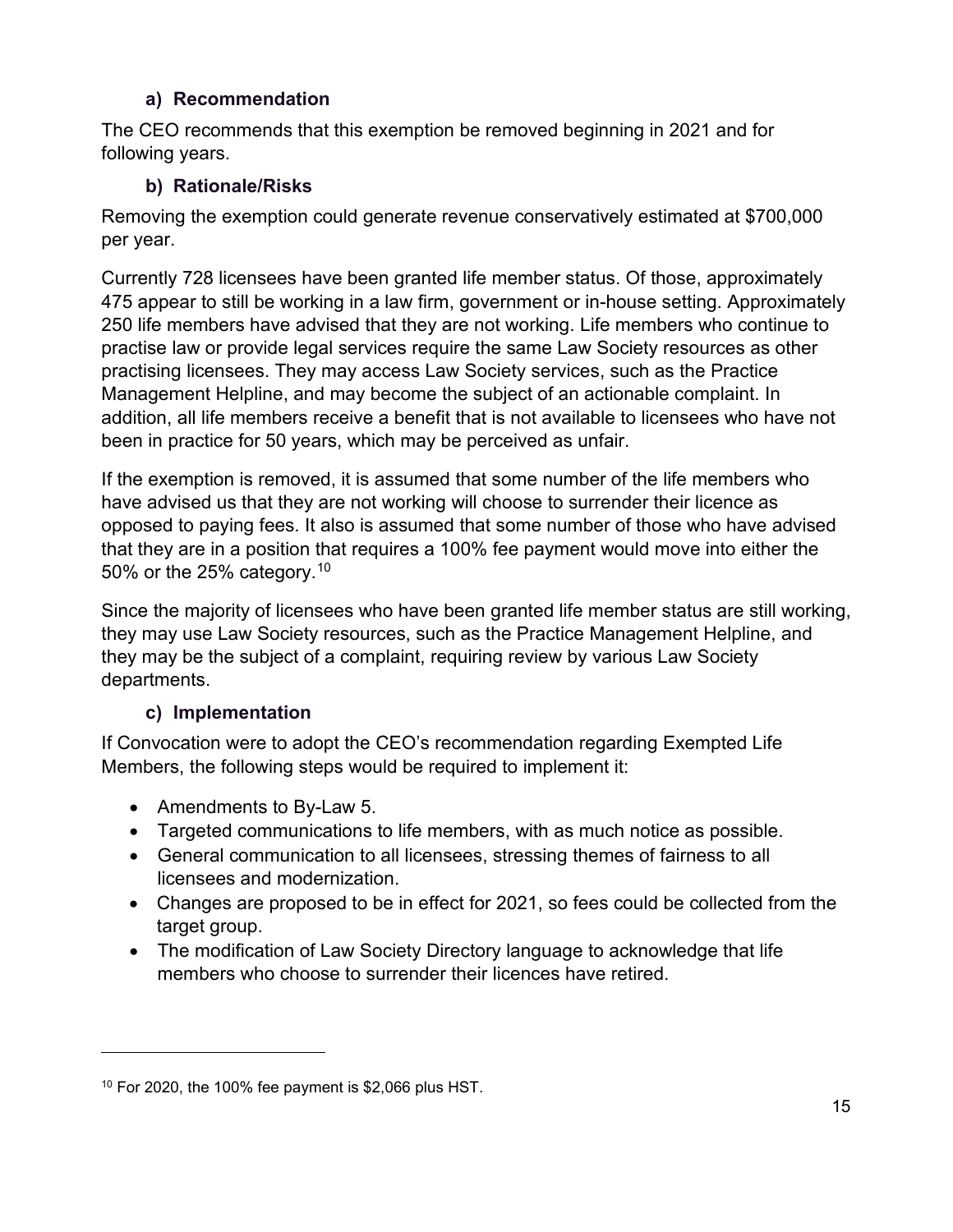## <span id="page-24-0"></span>**5. Revocation after Administrative Suspension of one year or more**

Over 7,000 licensees are currently administratively suspended. The following provides a breakdown of suspensions:

| <b>Length of Time Suspended</b>                   | Lawyer | <b>Paralegal</b> | Total |
|---------------------------------------------------|--------|------------------|-------|
| Less than 1 year                                  | 245    | 362              | 607   |
| 1-4 years                                         | 794    | 1,214            | 2,008 |
| 5-9 years                                         | 857    | 941              | 1,798 |
| 10-14 years                                       | 511    | 38               | 549   |
| 15 years or more                                  | 2,473  |                  | 2,473 |
| <b>Total Currently Administratively Suspended</b> | 4,880  | 2,555            | 7,435 |

Currently, administratively suspended licensees remain in that status indefinitely or until they have remedied the outstanding requirements that led to their suspension. Over time, these licensees will often be suspended for each applicable administrative obligation, with the corresponding late fees.

Despite being administratively suspended, the Law Society must maintain records for these licensees, who continue to receive Law Society communications. These licensees may also be the subject of complaints. The Law Society may also be contacted about these licensees, for instance with requests for old client files. Often multiple contacts are required only to confirm that the licensee remains non-responsive.

#### **a) Recommendation**

<span id="page-24-1"></span>The CEO recommends that the Law Society use the authority in subsection 48(1) of the *Law Society Act* to enable the Law Society to revoke the licence of anyone whose licence has been administratively suspended for more than 12 months.

#### **b) Rationale/Risks**

<span id="page-24-2"></span>Although subsection 48(1) provides the express authority to revoke the licence of a person who has been administratively suspended for more than 12 months, the Law Society has never exercised that authority. Instead, the Law Society maintains records for these licensees, with corresponding administrative requirements. Beginning the process to revoke the licence of some of these licensees is expected to have the following benefits:

- It would remove licensees who are no longer engaged with the Law Society and who are non-responsive.
- It would ensure more realistic and reliable statistics and data about the number of licensees and demographics.
- It may result in increased revenue as some of these licensees will move to comply with the underlying obligation and reinstate their licence, including with respect to annual fees owing.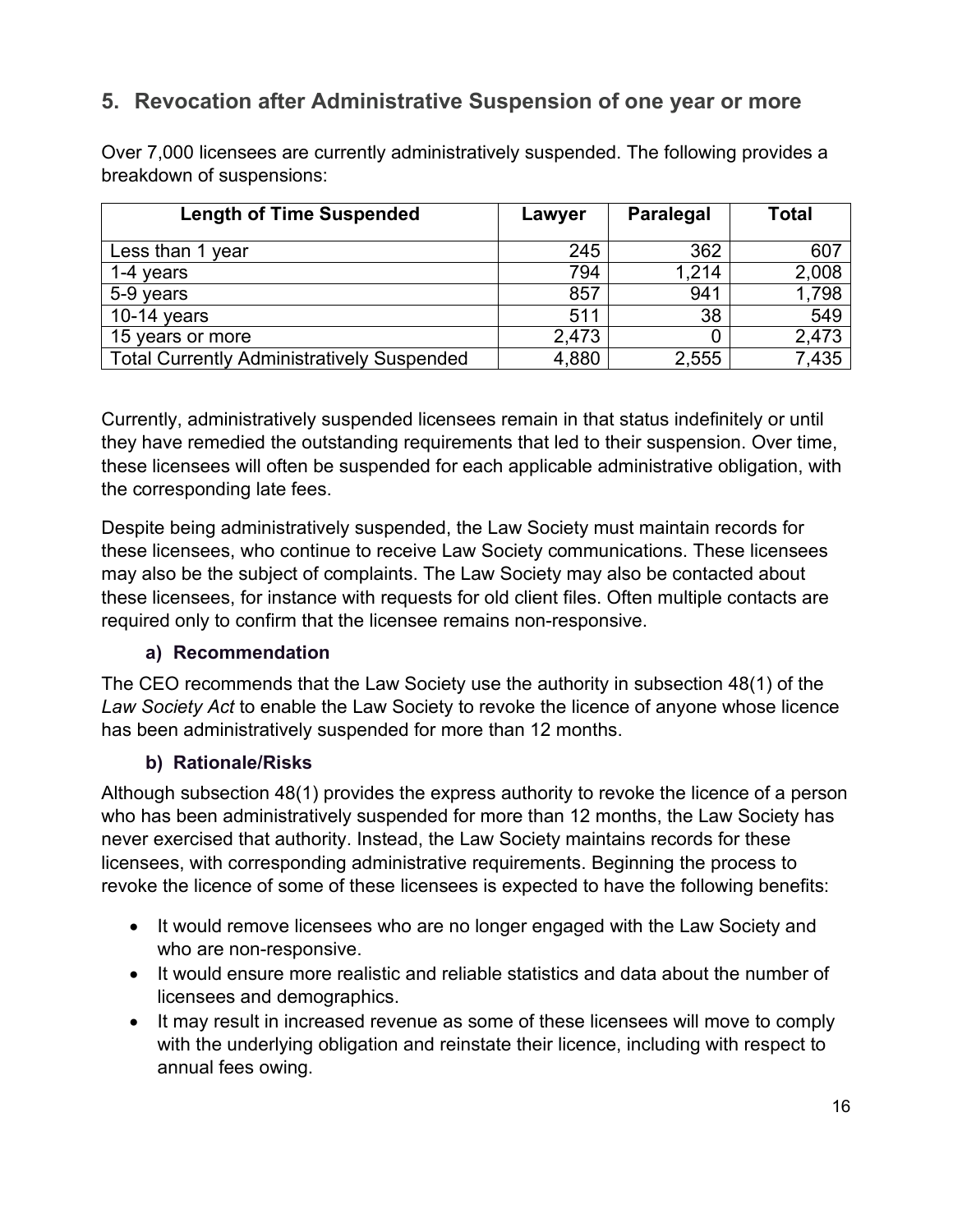• It would ease administrative burdens on the Law Society associated with these licensees remaining on our records.

Some suspended licensees may react negatively, if they had assumed that they could remain suspended for several years and then become reinstated through the relatively simple process described at page 10, above. While licensees who have been administratively suspended for more than 12 months may see their licences revoked pursuant to this recommendation, they would still be able to reapply for licensing as though their licence had been surrendered. Because both a revocation and a surrender result in the loss of the licence, the process for becoming licensed again is the same.

Licensees who surrender their licence may apply for licensing following surrender. An Application for Licensing Following Surrender must be completed and submitted to the Complaints and Compliance department of the Client Service Centre, along with an application fee of \$300 (plus HST). The application must be accompanied by supporting documents including a civil actions search, a Canadian Police Information Centre report, a Superintendent of Bankruptcy search and a copy of the licensee's LAWPRO Errors & Omissions Claims History. Applicants must also pay any outstanding Law Society fees, and any outstanding funds owed to LAWPRO, and must submit any outstanding Annual Reports. Once the application is approved, the licensee will be reinstated.<sup>11</sup>

The rules that other regulators apply to administratively suspended members are varied. The following random sample illustrates a continuum, with our Law Society falling in the middle. For instance, on one end of the spectrum, the Nova Scotia Barristers' Society and the Law Society of British Columbia do not appear to have the authority to revoke the licence of a lawyer who has been administratively suspended for a certain period of time.<sup>[12](#page-25-1)</sup> In contrast a non-legal regulator, the Ontario College of Social Workers and Social Service Workers, may revoke a certificate of registration that has been suspended for more than two years for failure to pay a fee or penalty or provide information required by the by-

<span id="page-25-0"></span><sup>11</sup> Applicants who were permitted to surrender or had their licence revoked through the discipline process follow the same process, but are subject to a hearing by the Law Society Hearing Division, which determines whether the licensee should be reinstated.

<span id="page-25-1"></span> $12$  In Nova Scotia, a lawyer who fails to comply with obligations such as payment of annual fees, filing of annual report and satisfaction of CPD requirements, may be suspended by the Nova Scotia Barristers' Society. However, the Society does not appear to have the authority to revoke the suspended practising certificate if it remains suspended after a certain time period. See subregulations 4.5.1 and 4.1.1 of the Regulations Made pursuant to Nova Scotia's *[Legal Profession Act](https://nsbs.org/wp-content/uploads/2019/11/NSBSRegulations.pdf)*, S.N.S 2004, c.28*.*

In British Columbia, the Law Society of British Columbia may suspend a lawyer who fails to complete their CPD requirements or file a trust report by the applicable deadline, but does not appear to be empowered to revoke their licence if it remains suspended after a certain time period. However, the treatment accorded to lawyers who fail to pay their annual fee by the deadline appears to be quite different than that applicable to other administrative requirements: the lawyer simply "ceases to be a member." See Rules 3-32 and 3-81 of the Law Society of British Columbia's [Law Society Rules 2015,](https://www.lawsociety.bc.ca/support-and-resources-for-lawyers/act-rules-and-code/law-society-rules/) and subsection 25(1) of British Columbia's *[Legal Profession Act](http://canlii.ca/t/84jt)*, SBC 1998, c 9.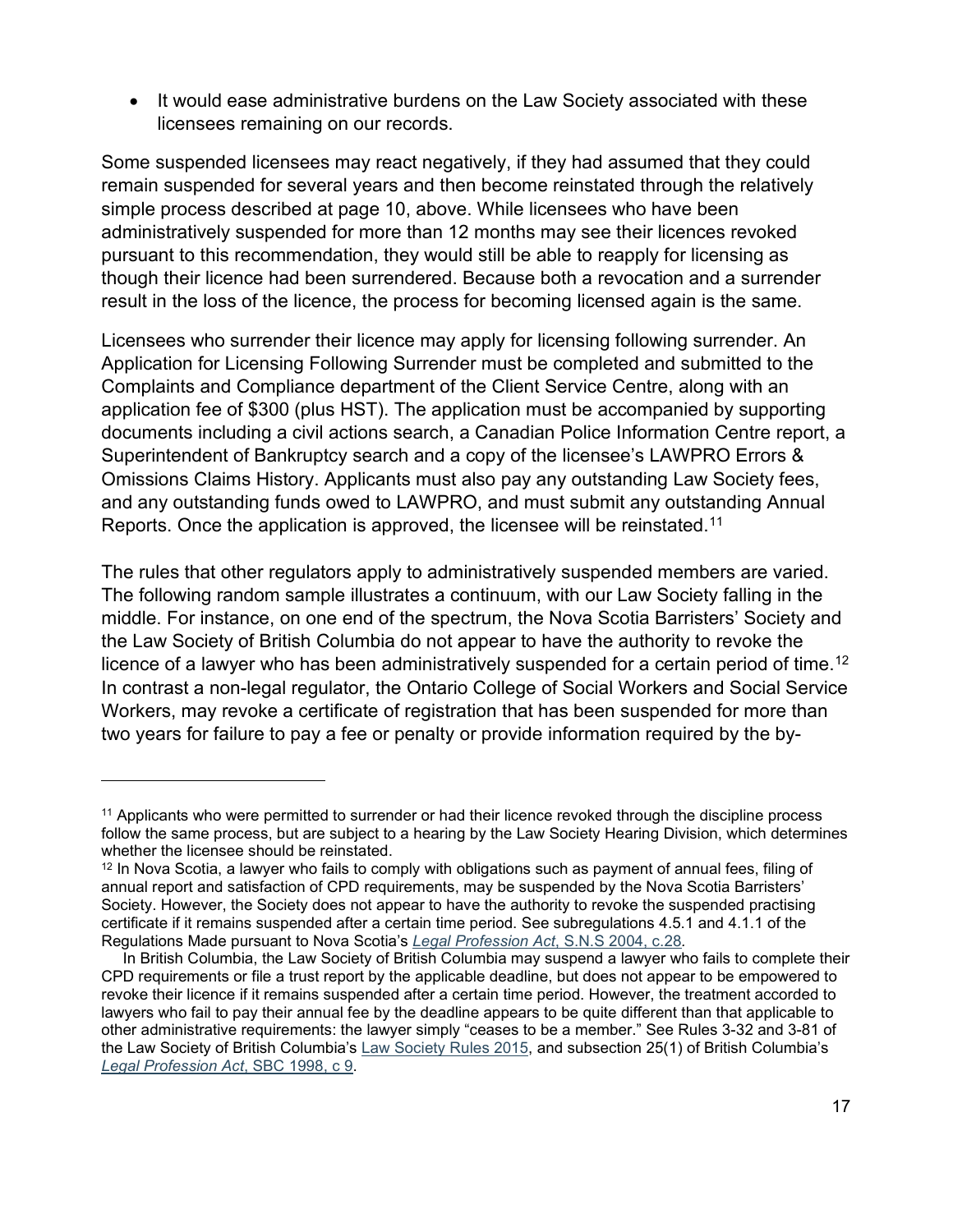laws. [13](#page-26-1) Further, the Law Society of Alberta may have the name of a member struck off the Roll if the member has been administratively suspended for four consecutive years for reasons that include, for instance, failure to confirm compliance with the CPD requirement, meet certain reporting requirements or pay the annual fee by a certain date. [14](#page-26-2)

#### **c) Implementation**

<span id="page-26-0"></span>The revocation process would start with licensees who have been suspended for more than 10 years. Significant notice through multiple channels would be provided to impacted licensees. An initial notice would be provided through various channels, including the Gazette and the Ontario Reports. Although directed at licensees who have been suspended for 10 years or more, it is expected that this notice may spur other licensees to cure their suspensions.

After the publication of those notices, attempts would be made to make individual contact with the approximately 3,000 lawyers and 40 paralegals who have been suspended for 10 years or more. These licensees would be contacted electronically where possible, and at their last known address, to advise that we will be moving toward revocation in 2021.

Through 2021 and 2022, the process will continue for licensees who have been suspended for less than 10 years, moving down to licensees who have been suspended for five years or less.

As contact is made with individual licensees, they would be given the opportunity to fulfil their outstanding administrative obligations. This would provide a particular opportunity for licensees who have allowed themselves to be suspended as an alternative to either surrendering their licence or paying fees at either the 50% or 25% rate. Such licensees would now be required to make that choice pending revocation. Those licensees who do not wish to cure their suspension would be moved onto a list that would then be presented to the summary order Bencher in due course. Once revoked, licensees who wished to be licensed again would have to follow the application process outlined above and comply with any administrative obligations that were outstanding when their licence was revoked.

<span id="page-26-1"></span><sup>13</sup> See subsections 23(1) and (4) of the *[Social Work and Social Service Work Act, 1998](https://www.ontario.ca/laws/statute/98s31)*, S.O. 1998, c. 31, and section 14.3 of [O. Reg. 383/00 \(Registration\),](https://www.ontario.ca/laws/regulation/000383) made under the *Social Work and Social Service Work Act*, 1998, S.O. 1998, c. 31.

<span id="page-26-2"></span><sup>&</sup>lt;sup>14</sup> The Law Society of Alberta benchers have the statutory power to make rules "providing for the striking off the roll of the name of a member whose membership has been suspended for a period of at least 2 years" for failure to pay a fee or assessment, file a document or do any other act by the time specified by the rules. See clause 7(2)(h) of the *[Legal Profession Act](https://www.canlii.org/en/ab/laws/stat/rsa-2000-c-l-8/latest/rsa-2000-c-l-8.html)*, RSA 2000, c L-8.

The applicable rule provides that "[o]n the application of the Executive Director and on notice to the member, the Benchers may order that the name of a member be struck off the Roll at any time following the expiration of a period of 4 consecutive years during which a rules suspension… has been in effect." A 'rules suspension' is a suspension for reasons that include, for instance, failure to confirm compliance with the CPD requirement, meet certain reporting requirements or pay the annual fee by a certain date. See Subrule 167(1)(b) and Rule 169 of [The Rules of the Law Society of Alberta.](https://documents.lawsociety.ab.ca/wp-content/uploads/2017/01/04144612/Rules.pdf)